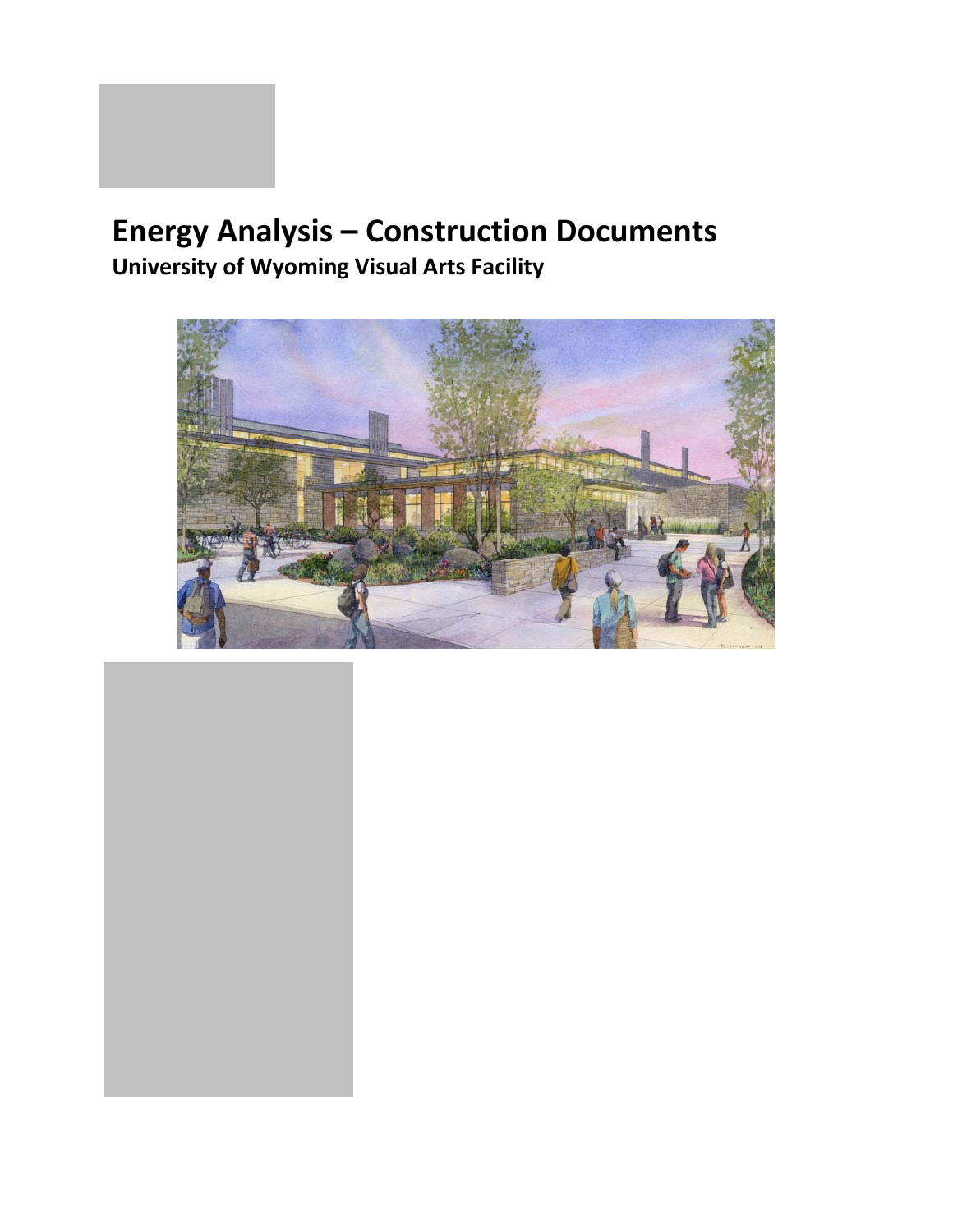# **1.0 Project Narrative**

The project is located in Laramie, Wyoming and consists of approximately 78,285 square feet of new construction. Primary spaces include classrooms, design studios, common spaces, fine arts workshops (print making, sculpting, work and metal work, ceramics, drawing and painting) and offices.

The project goal is to reduce the facilities energy consumption as much as is economically practical. Additionally, the project is required to achieve LEED Silver Certification at a minimum and is therefore required to achieve at least 2 points under Energy and Atmosphere Credit 1 (EAc1), Optimize Energy Performance. An energy model was created using eQUEST computer‐ based energy simulation software in order to determine the building energy performance.

*The 100% Construction Documents as analyzed (excluding the solar thermal hot water array) achieves a 26% energy cost reduction below the ASHRAE 90.1‐2007 Baseline Building. This energy savings is worth a maximum of 8 LEED points. Additional LEED points will be pursued with the addition of the solar thermal collector system, exemplary performance, regional priority credit and innovation in design.*

*Baseline Building Energy Cost: \$182,336 Baseline Building EUI: 176 Kbtu/SF/yr Proposed Building Energy Cost: \$133,373 Proposed Building EUI: 126 Kbtu/SF/yr*



**Figure 1‐1: Baseline vs Proposed Design Annual Energy Cost**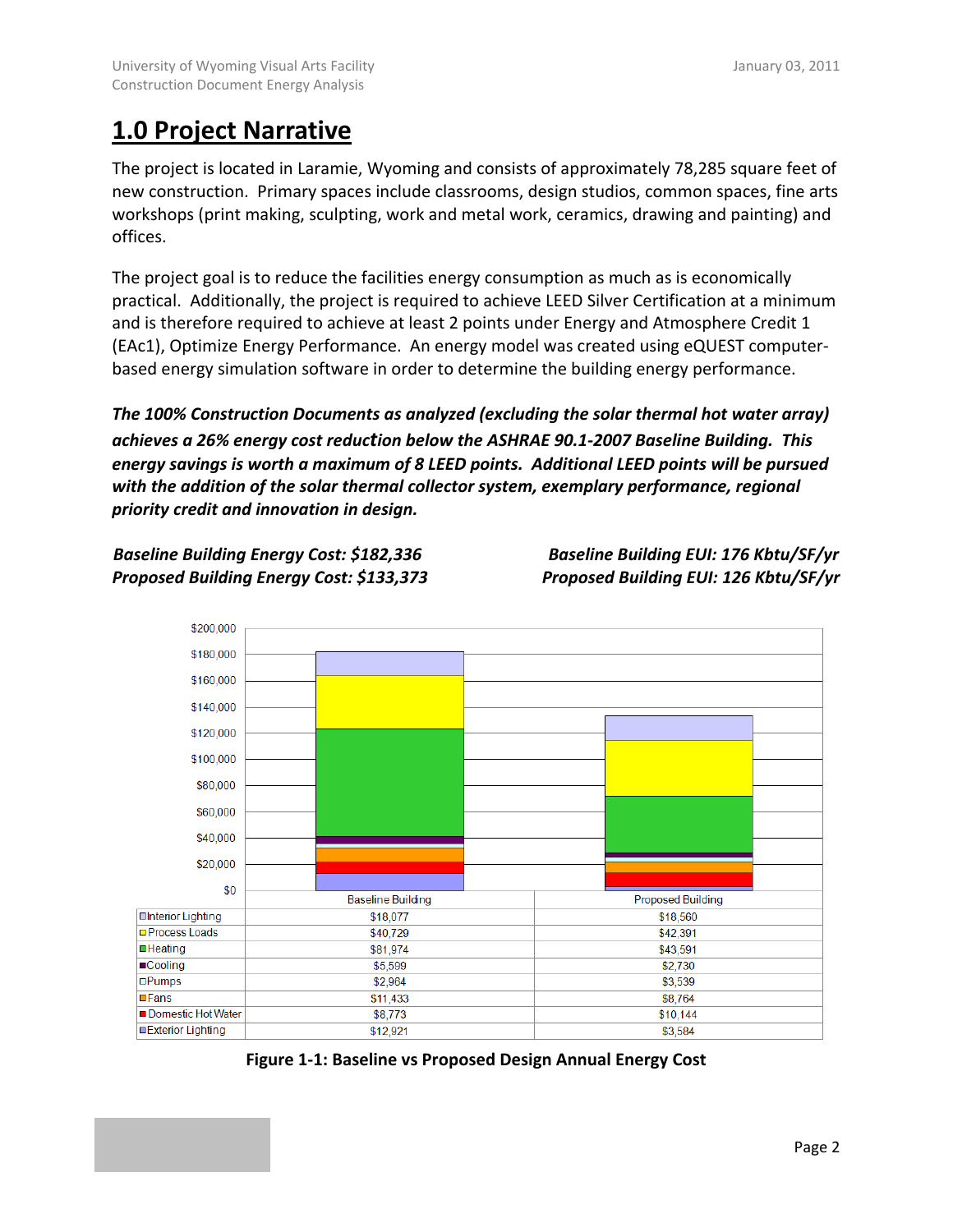# **2.0 Energy Analysis**

## **2.1 Building Input Summary**

The following method and inputs were used to create the Baseline Building analysis. The energy model mirrors the 100% Construction Documents. The model has been created with inputs from the design team and user group regarding exhaust rates, heat gains, and occupancy schedules. Per LEED V3 requirements, the campus District Energy System, or DES (the campus district steam system in the case of the Visual Arts Facility) was incorporated into the energy model in order to achieve more than 2 LEED points.

## *2.1.1 Summary of Energy Cost Reduction Measures*

- ‐ Increased wall and roof insulation
- ‐ High performance windows
- Interior lighting power reduced from 123.8 kW to 120.4 kW
- ‐ Daylight control for respective spaces
- Exterior lighting power reduced from 54.0 kW to 13.9 kW
- ‐ Evaporative cooling
- ‐ Natural cooling for corridors and exterior offices
- ‐ Task exhaust control
- Demand control ventilation

#### *2.1.2 Baseline Building Code*

ASHRAE Standard 90.1‐2007 Appendix G Performance Rating Method was used for compliance. The project is located in ASHRAE Climate Zone 6B.

#### *2.1.3 Simulation Software*

eQUEST energy simulation software was used.

#### *2.1.4 Weather Data*

The Typical Meteorological Year (TMY3) data for Laramie, Wyoming was used.

#### *2.1.5 Utility Data*

Utility rates assumed in the analysis are described in Table 2‐1. Electric rates are assumed based on Rocky Mountain Power Schedule 28. Coal‐based steam rates have been assumed based on utility information provided by The University of Wyoming.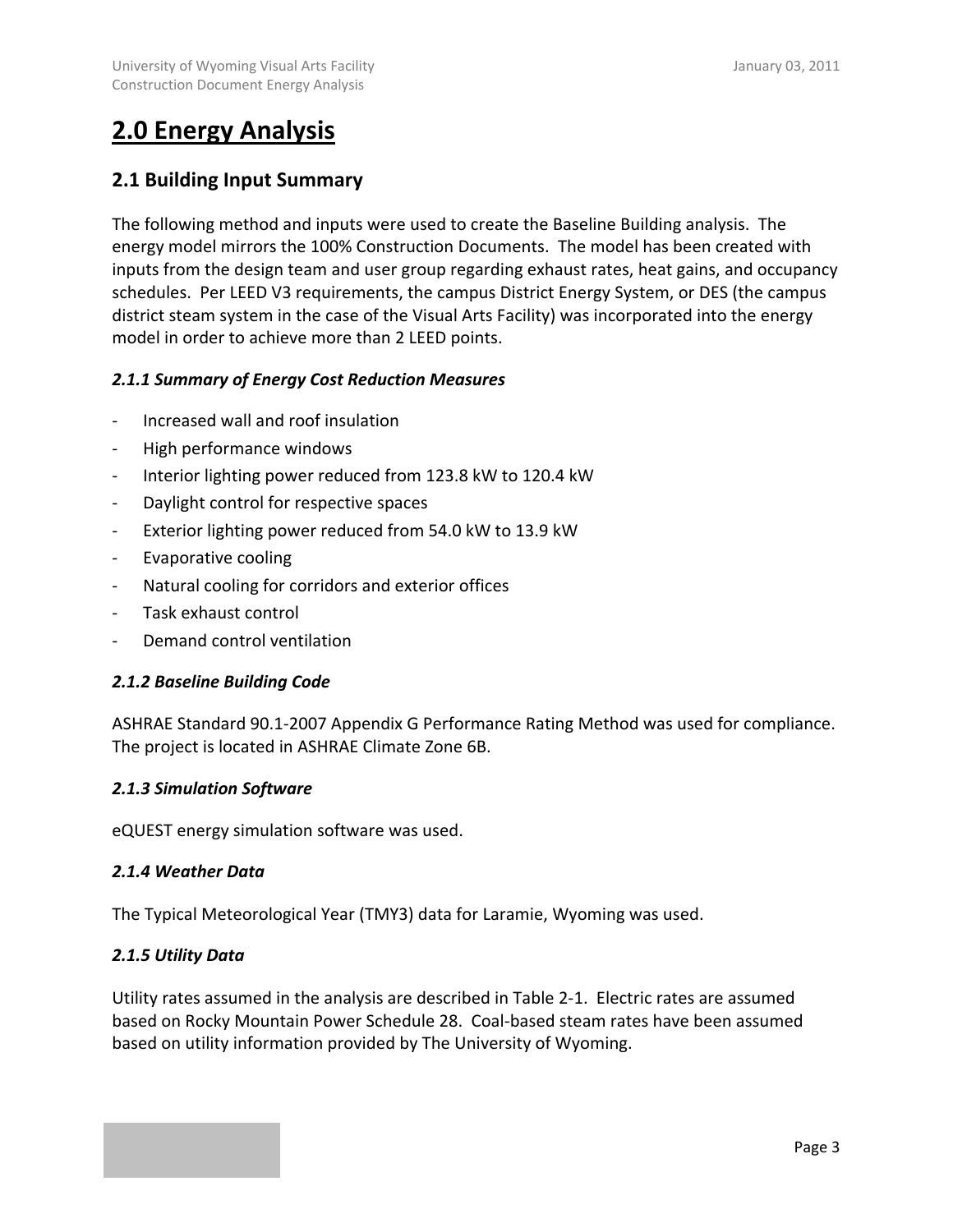### **Table 2‐1: Utility Rate Information**

| <b>Energy Source</b> | Cost                                                                                                                                         |
|----------------------|----------------------------------------------------------------------------------------------------------------------------------------------|
| Electricity          | $-$ \$25.00 per month 3-phase basic charge, \$13.22 per kW<br>demand charge, \$0.0105 per kWh energy charge, and a<br>4% city franchise fee. |
| Coal                 | $-$ \$274.16 per short ton of coal <sup>1</sup>                                                                                              |

Notes:

1. A rate of \$274.16 per short ton of coal is equivalent to \$13.17 per MMbtu of steam. Steam rate is the delivered rate that the end building user pays for steam (which includes operation & maintenance, capital recovery and other costs to operate the plant).

## *2.1.6 Geometry*

The building geometry is based on the 100% Construction Documents dated July 14, 2010 developed by Malone Belton Abel and THA Architecture. Figure 2-1 is a graphical representation of the eQUEST energy model for the Visual Arts Facility.



**Figure 2‐1: Graphical Representation of Visual Art Facility eQUEST Model**

## *2.1.7 Envelope*

Building envelope characteristics for the Baseline Building represent minimally compliant performance criteria for building envelopes in Climate Zone 6B (ASHRAE 90.1‐2007, Table 5.5‐ 5). Building envelope characteristics for the Proposed Building represent the 100% Construction Documents drawings referenced.

| Table 2-2: Baseline Building Envelope Characteristics |                                                                            |  |
|-------------------------------------------------------|----------------------------------------------------------------------------|--|
| <b>Building Envelope Criteria</b>                     | ASHRAE 90.1-2007 Baseline                                                  |  |
| Roof Insulation; Entirely Above Deck                  | R-20 continuous, U=0.048 for assembly                                      |  |
| Wall Insulation; Steel Framed                         | $R - 13$ batt + R - 7.5 continuous, R - 15.6<br>for assembly $(U = 0.064)$ |  |
| Assumed Vertical Glazing Percentage                   | 34%                                                                        |  |
| Vertical Glazing U-Value (overall assembly)           | 0.45                                                                       |  |

| Table 2-2: Baseline Building Envelope Characteristics |  |
|-------------------------------------------------------|--|
|-------------------------------------------------------|--|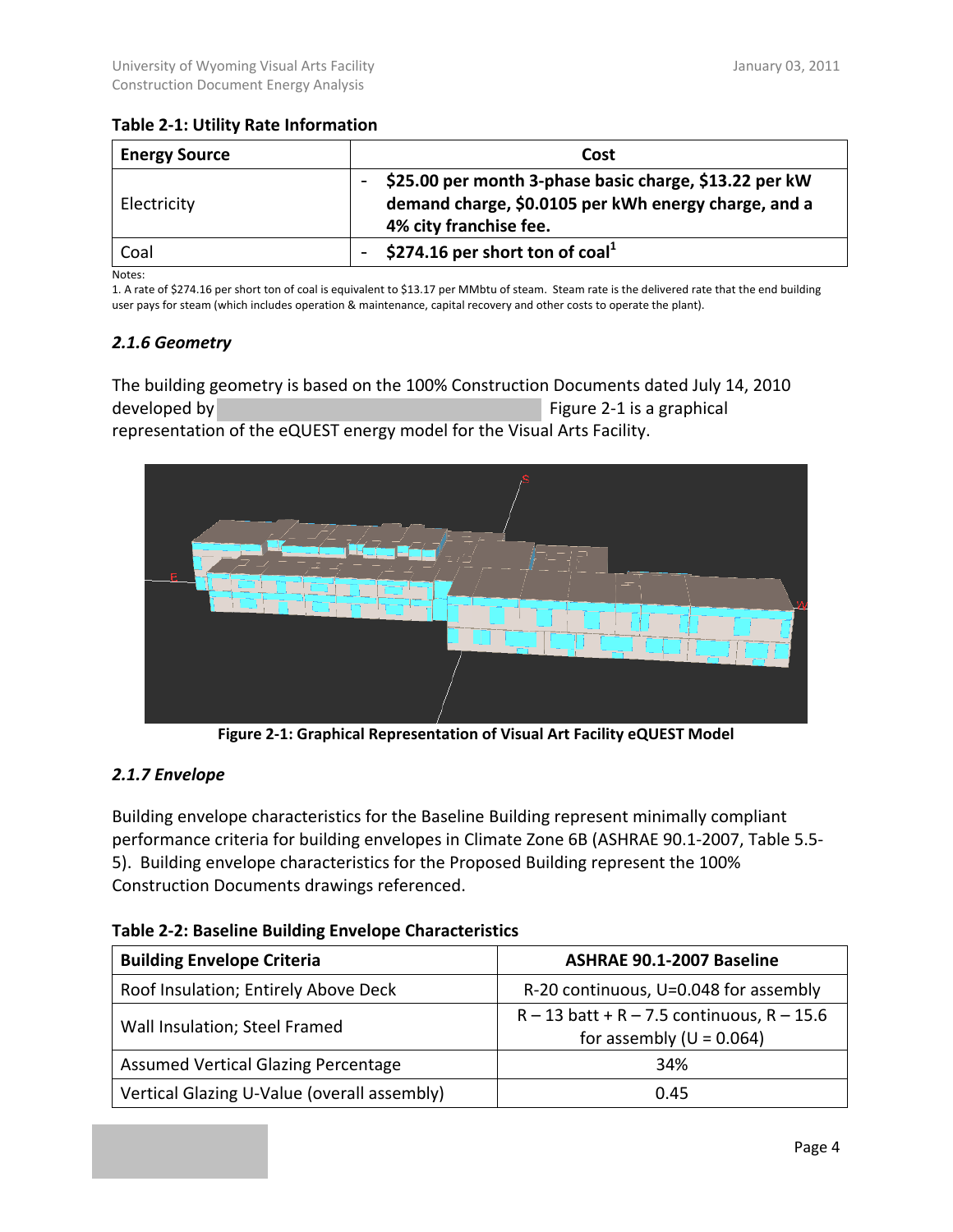| <b>Vertical Glazing SHGC</b> | 0.40                          |
|------------------------------|-------------------------------|
| Unheated Slab-on-Grade Floor | R-10 insulation for 24 inches |
| <b>Exterior Shading</b>      | None                          |
| Roof Albedo                  | 0.30 reflectivity             |

## **Table 2‐3: Proposed Building Envelope Characteristics**

| <b>Building Envelope Criteria</b>                               | <b>Design Development Documents</b>     |
|-----------------------------------------------------------------|-----------------------------------------|
| Roof Insulation; Entirely Above Deck                            | R-42 Average                            |
| Stone Veneer Wall                                               | R-13.2 insulation, U-0.070 for assembly |
| Precast Wall                                                    | R-19.8 insulation, U-0.048 for assembly |
| Metal Siding Wall                                               | R-22.3 insulation, U-0.042 for assembly |
| Assumed Vertical Glazing Percentage                             | 34%                                     |
| North-Facing Vertical Glazing U-Value (overall<br>assembly)     | 0.29                                    |
| North-Facing Vertical Glazing SHGC                              | 0.4                                     |
| Non-North-Facing Vertical Glazing U-Value<br>(overall assembly) | 0.28                                    |
| Non-North-Facing Vertical Glazing SHGC                          | 0.27                                    |
| Unheated Slab-on-Grade Floor                                    | R-15 insulation for 24 inches           |
| <b>Exterior Shading</b>                                         | None                                    |
| Roof Albedo                                                     | 0.30 reflectivity                       |

## *2.1.8 Space Temperatures*

The proposed space temperatures for controlling cooling and heating occupied and unoccupied thermostat setpoints are listed in table 2‐4 below.

**Table 2‐4: Space Temperature Setpoints**

| <b>Space Control Function</b> | <b>Space Thermostat Setpoint</b> |
|-------------------------------|----------------------------------|
| Evaporative Cooling, Occupied | 72                               |
| Natural Cooling, Occupied     | 80                               |
| Cooling, Unoccupied           | 82                               |
| Heating, Occupied             | 70                               |
| Heating, Unoccupied           | 64                               |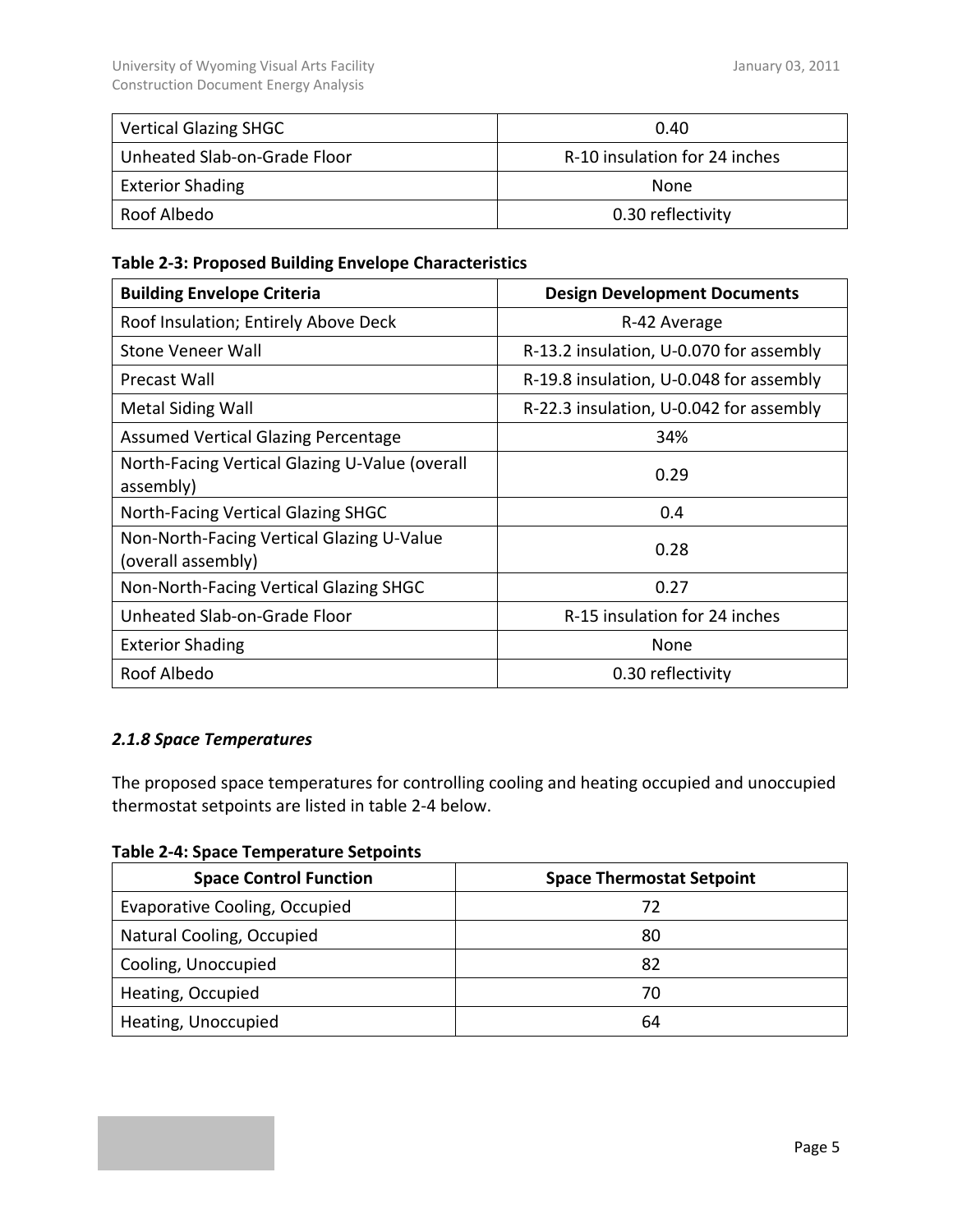## *2.1.9 Internal Lighting Loads*

Lighting power densities are shown in Table 2‐5 below. The lighting power Baseline budget is based on ASHRAE Standard 90.1‐2007, Table 9.6.1. The Proposed Building lighting power densities are based on the 100% Construction Document Lighting Design. Internal lighting loads seen by both, the Baseline and Proposed Buildings, result from scheduling the amount of lighting which operates for each hour of the day over the course of a typical year. Building schedules are elaborated on in Section 2.1.16 of this report. In addition, the Proposed Building was modeled with day-lighting controls per the 100% Construction Documents. Galleries, Lobbies and Common spaces are controlled with full range dimming, while Studios and Labs are partially staged off.

| <b>Space Type</b>                   | <b>Baseline Lighting</b><br>(W/sf)             | <b>Proposed Lighting</b><br>(W/sf) |
|-------------------------------------|------------------------------------------------|------------------------------------|
| Galleries, Critique                 | 1.0 (based on<br>museum general<br>exhibition) | 0.49                               |
| Studios, Workshops                  | 1.9                                            | 2.05                               |
| Classrooms                          | 1.4                                            | 1.99                               |
| Drawing / Painting Labs             | 1.9 (based on<br>workshop)                     | 2.05                               |
| <b>Office Spaces</b>                | 2.1                                            | 1.77                               |
| Corridors                           | 1.5                                            | 0.43                               |
| <b>Active Storage</b>               | 0.8                                            | 0.97                               |
| Restrooms                           | 0.9                                            | 1.01                               |
| Mechanical Rooms / Electrical Rooms | 1.5                                            | 1.3                                |

### **Table 2‐5: Lighting**

## *2.1.10 Internal Occupant Loads*

The total number of building occupants is based on the number of students, faculty, and staff for the University of Wyoming Art Department. Internal occupant loads seen by the building result from scheduling the number of occupants as a fraction of the total for each hour of the day over the course of a typical year. Building schedules are elaborated on in Section 2.1.16 of this report.

## **Table 2‐6: People**

| <b>Building Total</b> | 308 Occupants Total (code based and is not simultaneous) |
|-----------------------|----------------------------------------------------------|
|-----------------------|----------------------------------------------------------|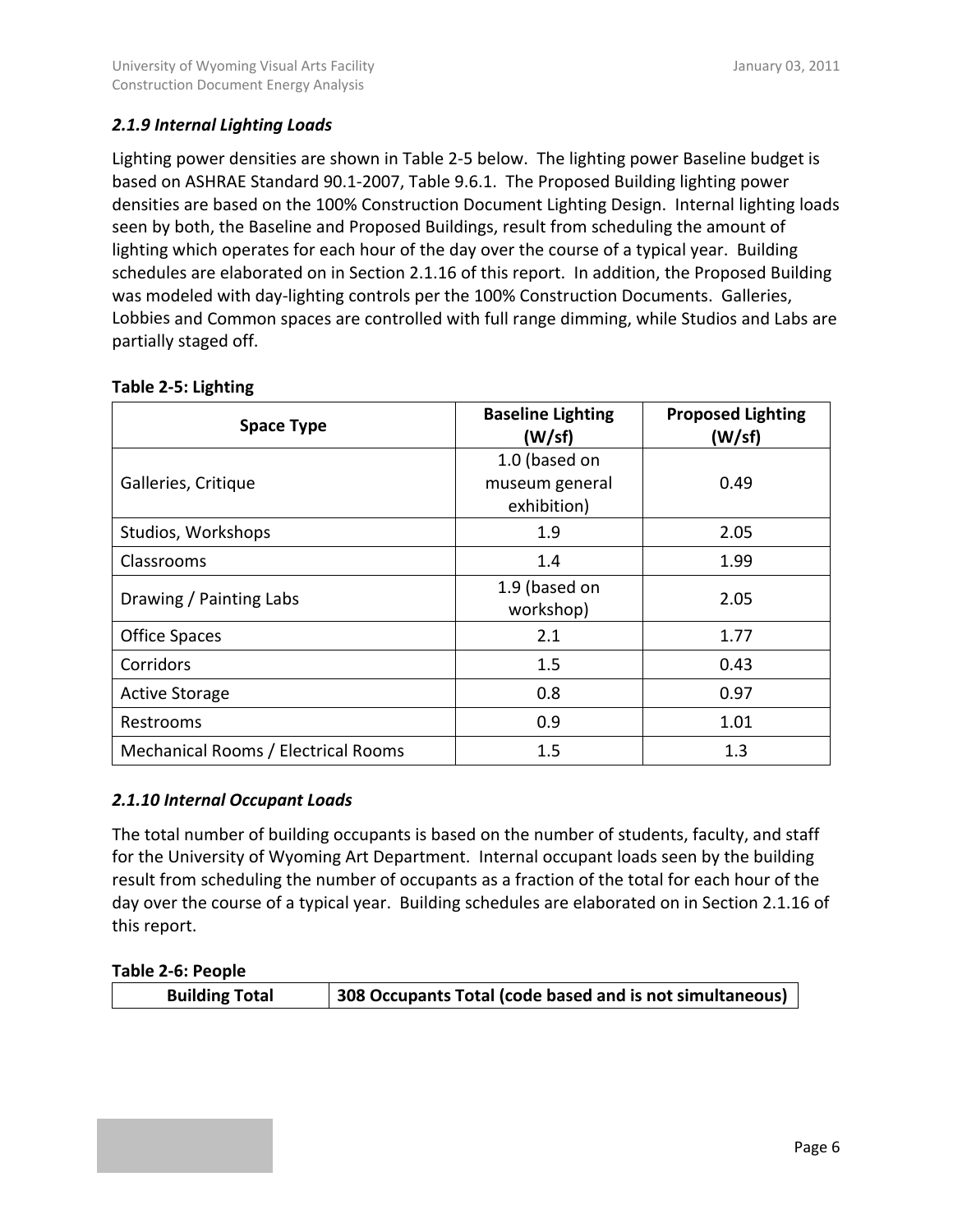## *2.1.11 Internal Plug Loads and Process Loads*

Due to the unique nature of this building, there is a significant amount of electrical plug, electrical process and gas process loads due to the various pieces of equipment used in the building. The total electrical load for each space was tabulated based on the size of transformers which serve the powered equipment for each space. A percentage of these loads were then scheduled as being operated by building occupants throughout the day. Electrical energy use seen by the building due to plug and process loads result from scheduling the amount of equipment use for each hour of the day over the course of a typical year. Building schedules are elaborated on in Section 2.1.16 of this report. For the purposes of LEED, these loads are considered process energy as outlined in Section 2.5 of this report. See Appendix B for detailed information on energy demand of process equipment.

## *2.1.12 External Loads*

External loads consist of exterior lighting. The Baseline Building external lighting load is based on parking lot areas, walkway and plaza areas, and linear footage of exterior doorways per AHSRAE 90.1‐2007, Table 9.4.5. The Proposed Building external lighting load is based on the 100% Construction Documents. The Baseline and Proposed Buildings are scheduled to operate during the evening and night hours when insufficient daylight is present.

### **Table 2‐7: Exterior Lighting**

| Location      | <b>Baseline Lighting</b><br>Power | <b>Proposed Lighting</b><br>Power |
|---------------|-----------------------------------|-----------------------------------|
| All Locations | 54.0 kW                           | 13.9 kW                           |

## *2.1.13 Mechanical Systems*

Baseline inputs are based on building size and type according to ASHRAE Standard 90.1‐2007 Appendix G Performance Rating Method for a 2‐story building which is approximately 78,285 square feet. Proposed inputs are based on the 100% Construction Documents.

| <b>System Component</b>           | ASHRAE 90.1-2007 Baseline                                                                                                |
|-----------------------------------|--------------------------------------------------------------------------------------------------------------------------|
| <b>Air Handling</b>               |                                                                                                                          |
| System Type                       | System 5 - Packaged VAV with reheat (Packaged rooftop air<br>conditioner, variable volume, direct expansion, steam heat) |
| Fan Operation                     | Variable Volume                                                                                                          |
| Economizer                        | High-Limit Shutoff of 75 F for Climate Zone 6B                                                                           |
| <b>Outdoor Air Ventilation</b>    | Same as Proposed Building                                                                                                |
| <b>Demand Control Ventilation</b> | None                                                                                                                     |

#### **Table 2‐8: Baseline Mechanical System Summary**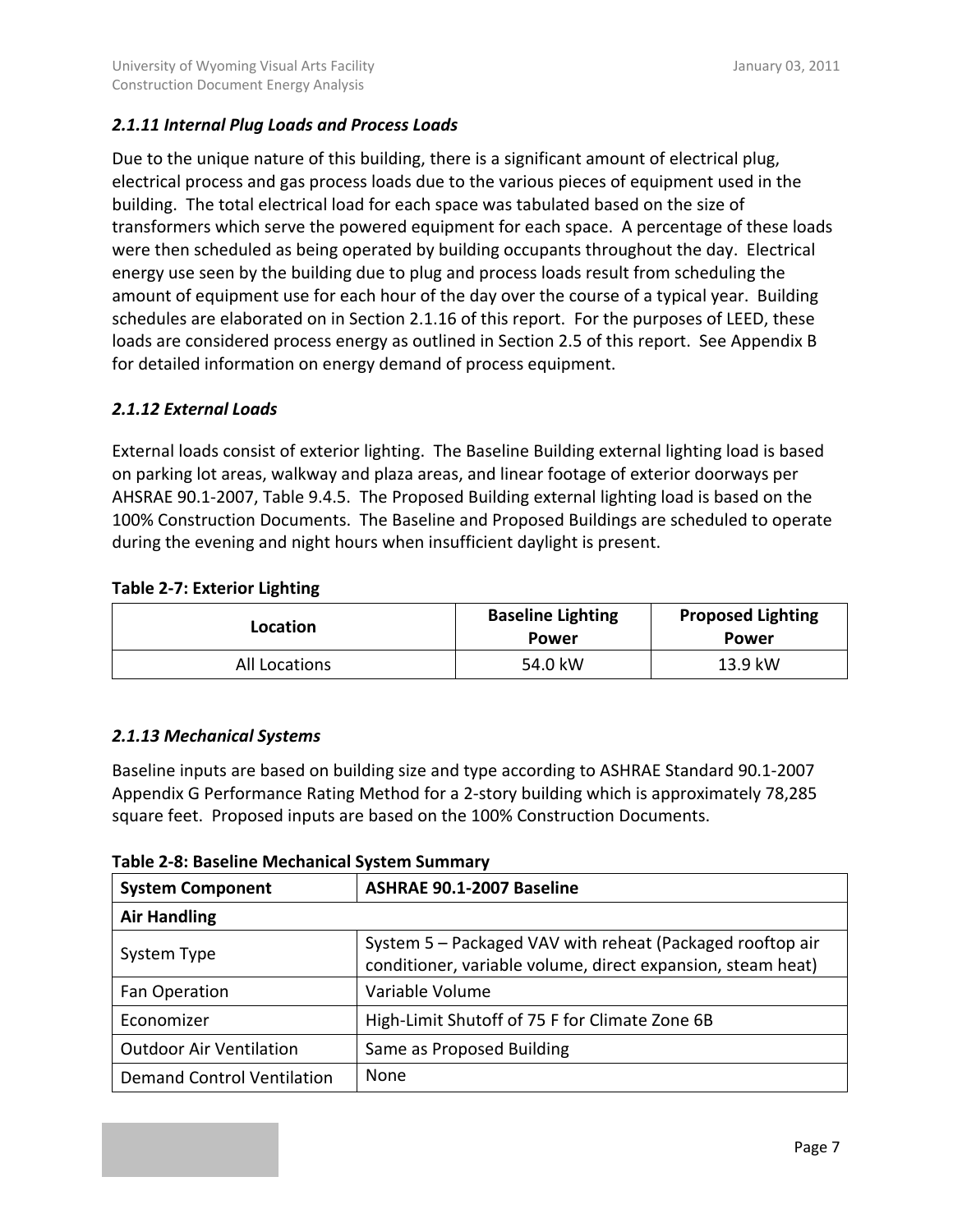| Supply Air Temperature Reset   | From 55 F to 60 F at minimum cooling load                                                                                         |
|--------------------------------|-----------------------------------------------------------------------------------------------------------------------------------|
| <b>Exhaust Controls</b>        | Same as Proposed Building                                                                                                         |
| <b>Heating</b>                 |                                                                                                                                   |
| <b>Heating Type</b>            | (2) Equally sized coal fired steam boilers designed per ASHRAE<br>90.1, Appendix G                                                |
| <b>Heating Efficiency</b>      | 77% Thermal Efficiency (Coal Fired Steam Boiler)                                                                                  |
| Reheat Source                  | <b>Hot Water</b>                                                                                                                  |
| Hot Water Temperature<br>Reset | 180 F linearly down to 150 F when outside temperature<br>changes from 20 F to 50 F.                                               |
| Cooling                        |                                                                                                                                   |
| Cooling Type                   | Direct expansion                                                                                                                  |
| Cooling Efficiency             | 9.5 EER (1st & 2 <sup>nd</sup> Floor AHUs), 10.8 EER (1st Floor Radiant<br>Floor & 24 Hr AHU), 11.0 EER (2nd Floor Radiant Floor) |
| <b>Service Water Heating</b>   |                                                                                                                                   |
| Heater Type                    | On-site coal fired domestic water heater, 80% Thermal<br>Efficiency                                                               |

## **Table 2‐9: Proposed Mechanical System Summary**

| <b>System Component</b>        | <b>Proposed Description</b>                                                                                                                                                      |  |
|--------------------------------|----------------------------------------------------------------------------------------------------------------------------------------------------------------------------------|--|
| <b>Air Handling</b>            |                                                                                                                                                                                  |  |
| System Type                    | VAV air handlers with hot water heat and evaporative cooling<br>serving fine arts, design studios and classroom. Exterior<br>offices and commons areas with natural ventilation. |  |
| Fan Operation                  | Variable Volume                                                                                                                                                                  |  |
| Economizer                     | Evaporative cooling extends economizer cycle - 100% OSA<br>during cooling.                                                                                                       |  |
| <b>Outdoor Air Ventilation</b> | Based on ASHRAF 62.1                                                                                                                                                             |  |
| Demand Control Ventilation     | Not Simulated.                                                                                                                                                                   |  |
| Supply Air Temperature         | 63 F                                                                                                                                                                             |  |
| <b>Exhaust Controls</b>        | Spaces with general exhaust run continuous during occupied<br>mode. Task exhaust operates per scheduled occupancy<br>usage.                                                      |  |
| <b>Heating</b>                 |                                                                                                                                                                                  |  |
| <b>Heating Type</b>            | Coal-fired campus district steam plant provides heating water<br>for radiant flooring. Additional heat at AHU and VAV box<br>reheat.                                             |  |
| <b>Heating Efficiency</b>      | See Table 2-10 below                                                                                                                                                             |  |
| <b>Reheat Source</b>           | Hot Water (converted from steam)                                                                                                                                                 |  |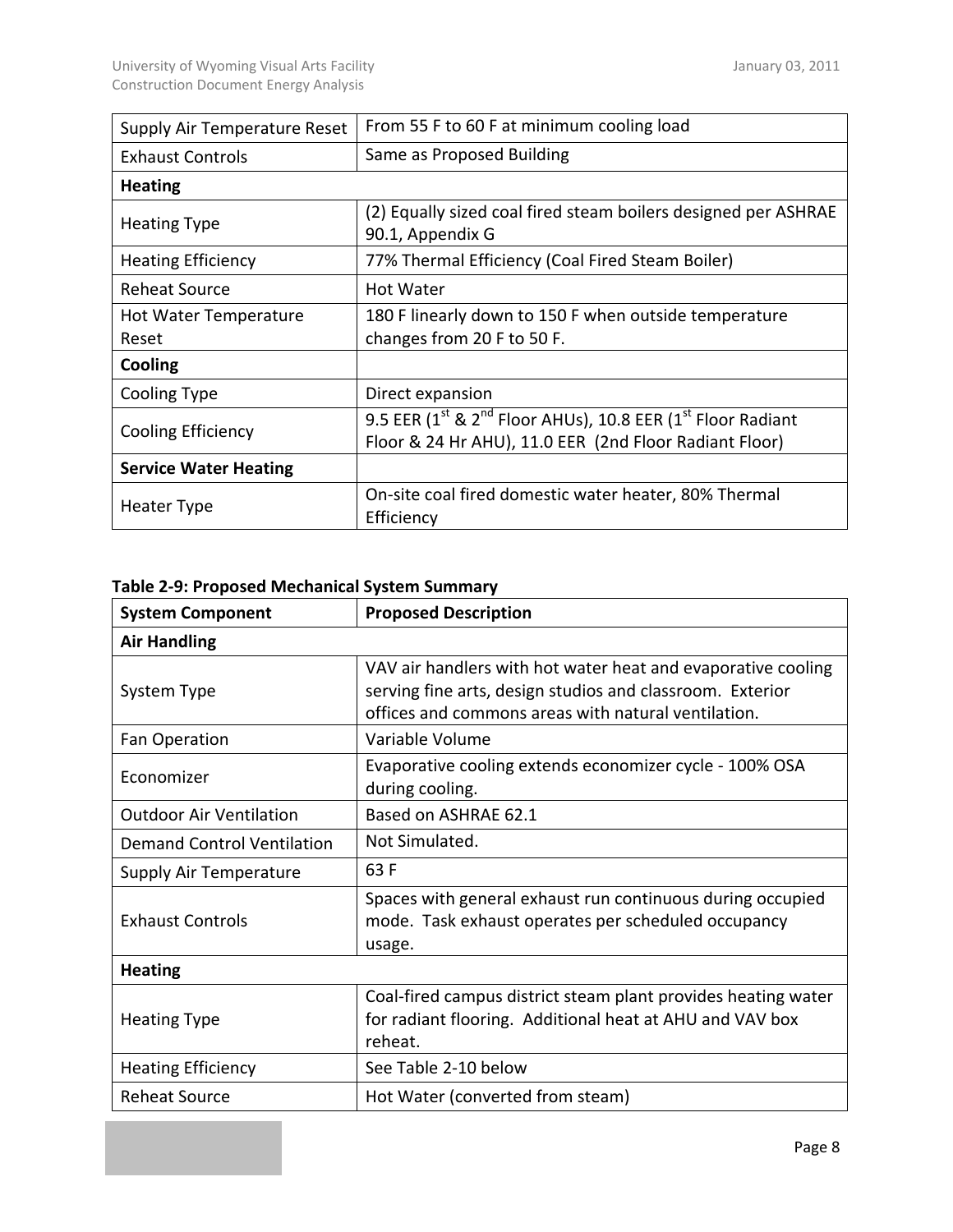| Hot Water Temperature<br>Reset | 120 F design temperature for radiant floor and non-radiant<br>floor heating water. All heating converted from campus<br>steam.                                                                                                                    |
|--------------------------------|---------------------------------------------------------------------------------------------------------------------------------------------------------------------------------------------------------------------------------------------------|
| Cooling                        |                                                                                                                                                                                                                                                   |
| Cooling Type                   | Direct Evaporative Cooling for VAV spaces. Exterior offices<br>and Commons with natural cooling. Per LEED requirements,<br>proposed building modeled with DX cooling and efficiencies<br>per ASHRAE 90.1 Appendix G to meet unmatched load hours. |
| <b>Service Water Heating</b>   |                                                                                                                                                                                                                                                   |
| Heater Type                    | Steam-to-Water heat exchanger using campus district steam,<br>67.5% Source-to-Site Efficiency.                                                                                                                                                    |

## *2.1.14 Campus District Energy System (DES)*

Per LEED V3 requirements, the campus DES plant efficiencies and piping losses must be included in the Proposed Building model if the project wishes to achieve more than 2 LEED points. This boiler must be modeled against an on‐site boiler with baseline ASHRAE 90.1‐2007 efficiencies in the Baseline Model. Campus steam boiler efficiencies and steam piping losses have been provided by a third party consultant to the energy modeling team and have been incorporated into the energy model. See Appendix D for detailed plant information.

| <b>DES Component</b>           | <b>Description</b>                                                                          |
|--------------------------------|---------------------------------------------------------------------------------------------|
| <b>Steam Plant Efficiency</b>  | 77.8% based on data for Fiscal Year 2009                                                    |
| <b>Steam Piping Losses</b>     | 86% based on the amount of condensate returned to the<br>central plant for Fiscal Year 2009 |
| Total Plant Efficiency used in | 67.5% total plant efficiency based on multiplying 77.8% by                                  |
| Model                          | 86%.                                                                                        |

**Table 2‐10: Proposed Building DES Efficiency Summary**

## *2.1.15 Building Exhaust*

Special attention has been given to the building exhaust. The building will have several spaces with specialized exhaust requirements to protect the building occupants. Most design studios have multiple task exhaust stations with manual timer switches or occupancy sensors, while others require 24‐hour exhaust. Exhaust rates have been based on the HVAC design shown in the 100% Construction Documents. For the purposes of LEED documentation, the Baseline Building and the Proposed Building exhaust loads must be modeled with identical capacities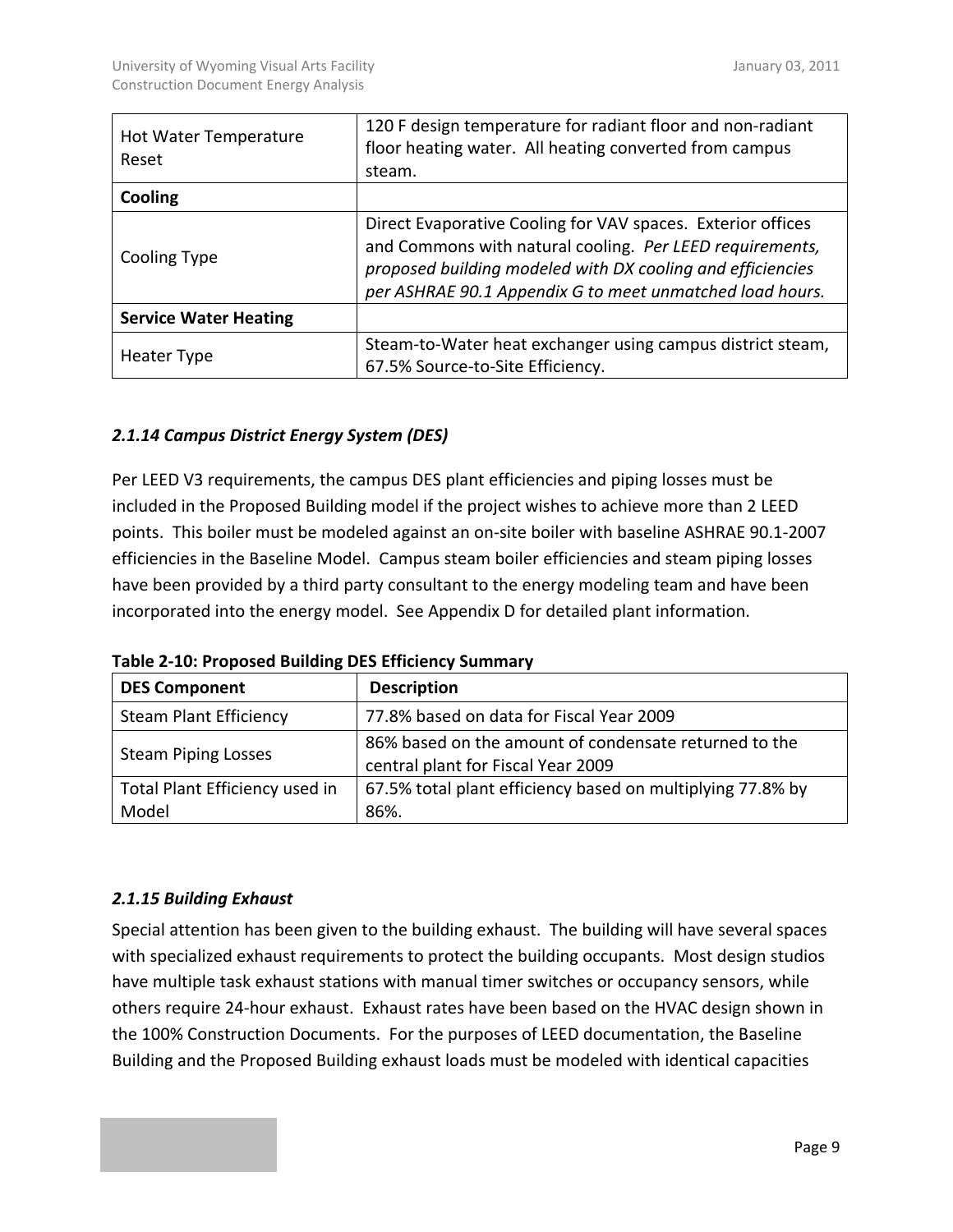and schedules. See Appendix C for detailed information on building exhaust loads and schedules.

While exhaust loads must be modeled identical per Appendix G of ASHRAE 90.1, additional energy savings will be provided with the implementation of timer switches, occupancy sensors and heat recovery. *Innovation in Design credit* shall be attempted to account for this additional energy savings. Refer to LEED Innovation in Design credit template documentation for further detailed information on this subject.

## *2.1.16 Schedules*

Annual building use is based on spring, summer, and fall school semesters. Annual schedules have been created for occupants, lighting, electrical equipment (i.e. process load equipment like saws and kilns which are specific to each space function), and exhaust airflow. Annual schedules are divided into week schedules with occupied and unoccupied weeks based in the University of Wyoming 2009 school schedule. Week schedules are divided into occupied and unoccupied days based on the University of Wyoming 2009 schedule for the Art Department.

See Appendix A for detailed information regarding occupancy schedule assumptions. Each occupied and unoccupied day over the course of a year is divided up into 24 hours with fractional occupancies (a value of one indicates full building occupancy for a particular hour, a value of zero indicates no building occupants for a particular hour) for each hour. Information is based on the University of Wyoming 2009 Schedule for the Art Department and input from the Art Department Faculty. These annual, week, and day schedules are then applied to the items listed in this section.

## **2.2 Baseline and Proposed Building Energy Use**

The Baseline and Proposed Buildings' energy usage by end use is indicated in the Figures 2‐2.1 and 2-2.2. The annual Proposed Building electrical energy use total is 1,007.9 x  $10^3$  kWh. This is 303.9 x  $10^3$  kWh (23%) less than the annual Baseline Building's electrical energy usage of 1,311.8 x  $10^3$  kWh. The annual Proposed Building's steam energy use total is 4,080 x  $10^6$  BTU. This is 2,786.2 x 10<sup>6</sup> BTU (41%) less than the Baseline Building's steam energy usage of 6,866.2 x  $10<sup>6</sup>$  BTU. Natural gas energy use for process equipment is the same for both cases in accordance with LEED requirements.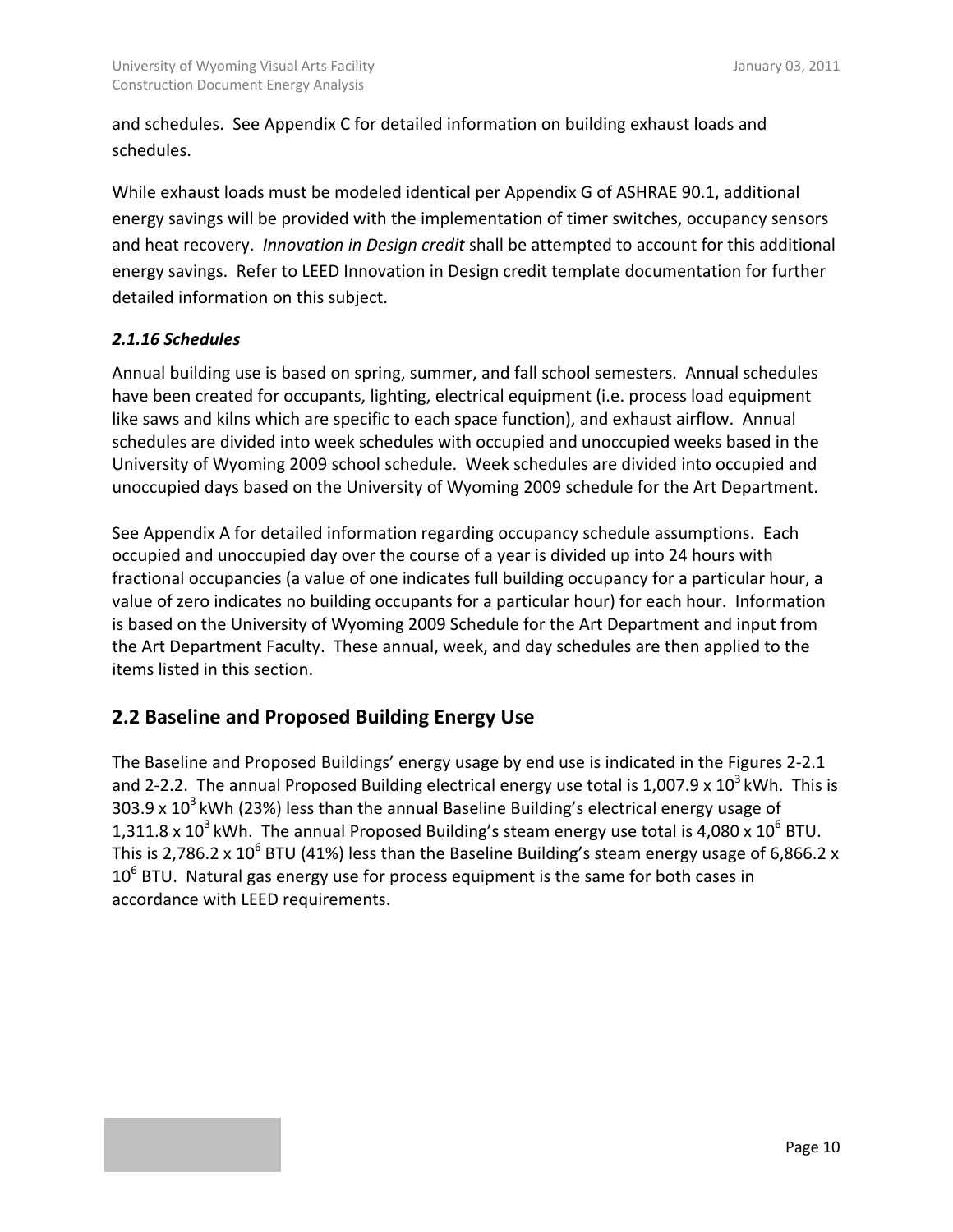

**Figure 2‐2.1: Baseline vs Proposed Electrical Energy Use** 



**Figure 2‐2.2: Baseline vs Proposed Steam and Natural Gas Energy Use**

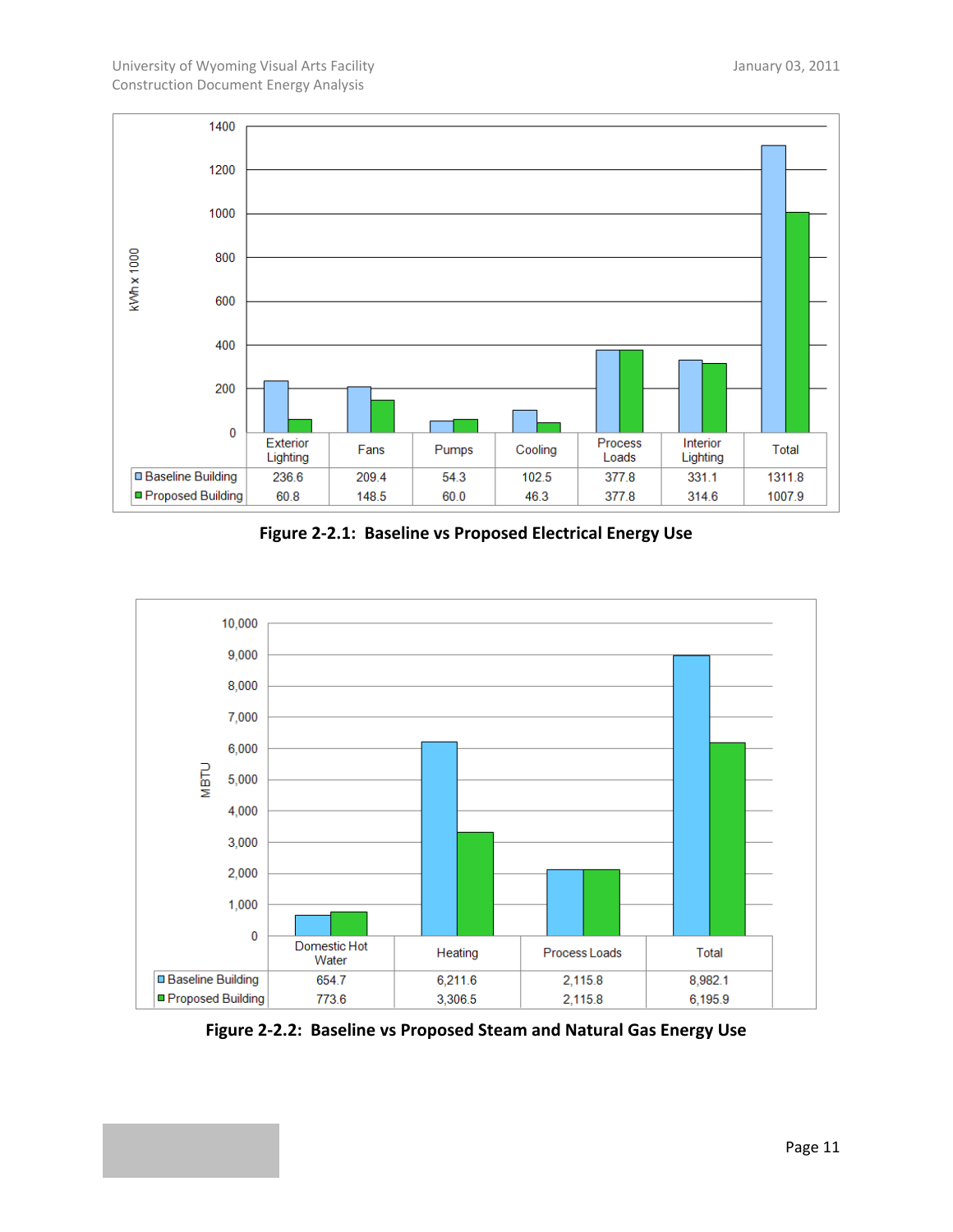## **2.3 Baseline Energy Analysis Cost Results**

Based on the assumptions stated previously, modeling results for the ASHRAE 90.1‐2007 Baseline Building are presented in Figure 2‐3. The occupied schedules are based on previous discussions and represent normal classroom hours plus intermittent off‐hour usage. The Baseline Building was modeled in the directional orientation shown in the Design Documents. The Baseline Building was then rotated and modeled in orientations that are 90 degrees, 180 degrees, and 270 degrees for that shown in the Design Documents. The results of these model runs were then averaged to calculate the results for the Baseline Building shown herein to meet LEED requirements.

## *Baseline annual energy cost = \$182,336*



**Figure 2‐3: Baseline Energy Cost Breakdown**

## **2.4 Proposed Energy Analysis Cost Results**

Based on the assumptions stated previously, modeling results for the Proposed Building are presented in Figure 2‐4.

## *Proposed annual energy cost = \$133,373*



**Figure 2‐4: Proposed Energy Cost Breakdown**

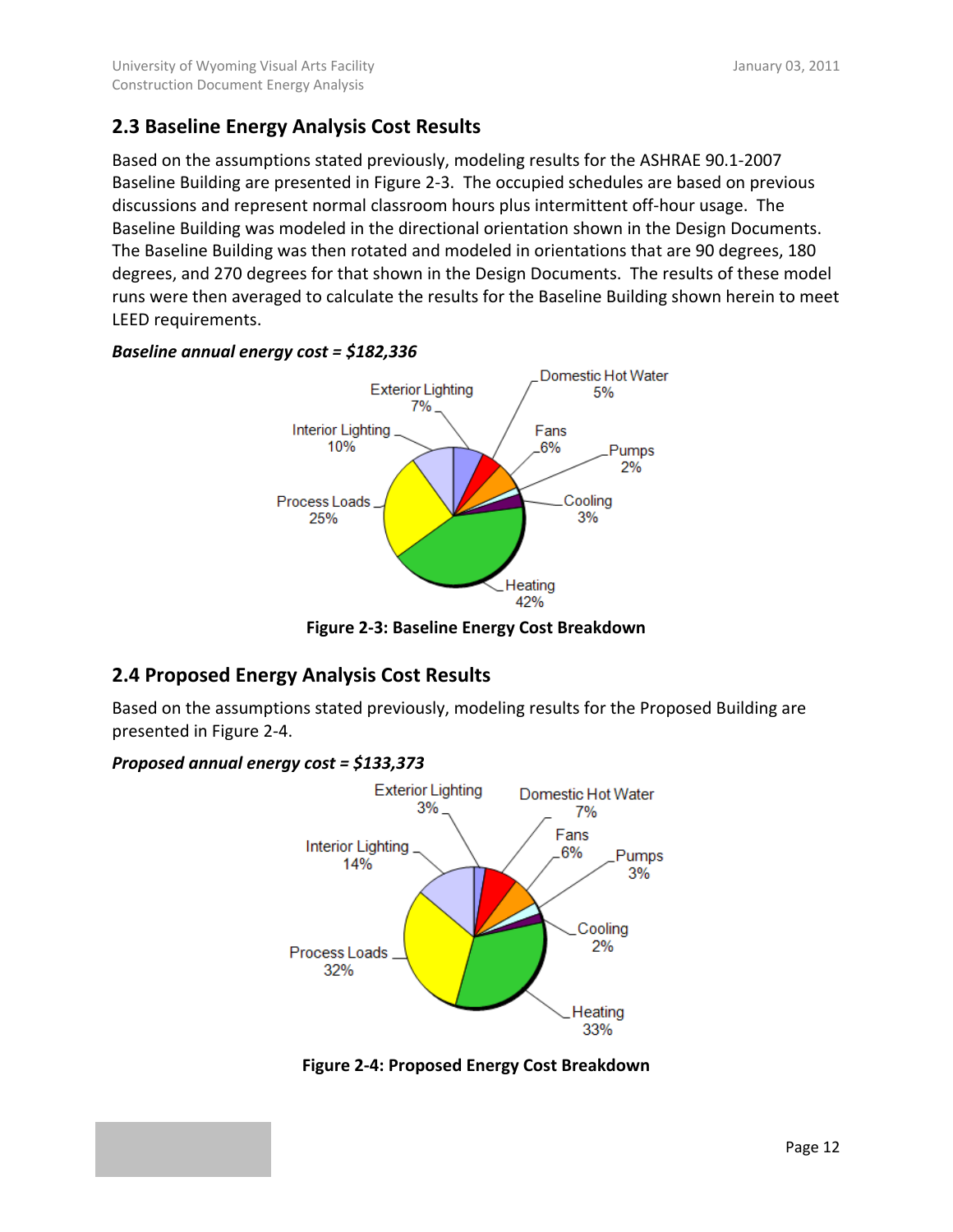## **2.5 Process Energy Use**

Per LEED requirements, the Baseline Building's process energy use must be at least 25% of the total Baseline Building's energy cost. The Baseline Building has been modeled and analyzed with the process loads as outlined in Sections 2.1.11 and 2.1.15 of this report. Process energy use items have been identified in the LEED EA Prerequisite 2: Minimum Energy Performance template. From the LEED EAP2 template, it has been proven that the Visual Arts Facility process load energy use meets the LEED requirements.

## **2.6 Renewable Energy – Solar Thermal Collector System**

Currently, the building's total energy usage as designed, without solar heating, is approximately 9.636 x 10<sup>9</sup> BTU/yr with the heating portion (including domestic water) equal to 4.08 x 10<sup>9</sup> BTU/yr of the overall total. The designed building, without solar heating, currently shows a 26% energy cost savings above the ASHRAE 90.1 baseline. By incorporating a Solar Thermal Collector Heating System, the total energy cost savings increases to 34% above the baseline.

Table 2‐11 is based on theoretical calculations. Actual experience will differ from these calculations due to variations such as weather, building use profile (exhaust and outdoor air requirements), number of students, hours of operations, misc. energy use and/or change in utility rates.

| <b>Solar Thermal Collector Summary</b>                                                          | 3 Rows              |
|-------------------------------------------------------------------------------------------------|---------------------|
| Estimated Energy Saved (Btu/Avg. Yr) <sup>1</sup>                                               | 1,134,329,000       |
| Estimated Energy Saved as a % of Overall Heating                                                | 27%                 |
| Reduction of Coal used (Short Tons/Avg. Yr) <sup>2</sup>                                        | 51                  |
| Reduction in Carbon Emissions <sup>3</sup><br>(Carbon Dioxide, Sulfur Dioxide & Nitrogen Oxide) | 108-120 Tons(IP)/Yr |

## **Table 2‐11: Solar Thermal Collector Summary**

1 Estimated values are based on average value of theoretical building heating load, conditioning of outdoor air used for make-up air *and ventilation, domestic water use and schedule of occupancy.*

*2 Based on 20,770,000 btu per short ton of coal.*

Adding the solar thermal collector system will reduce an estimated 5,000 to 6,000 Tons of carbon emissions over the next 50 years, reduce the impact and costs associated with expanding the existing central plant, potential central plant updates to meet future DOE and EPA regulations, as well as providing some independence from a predicted escalation of utility costs. While it may take some time for a traditional return on investment, based on Wyoming's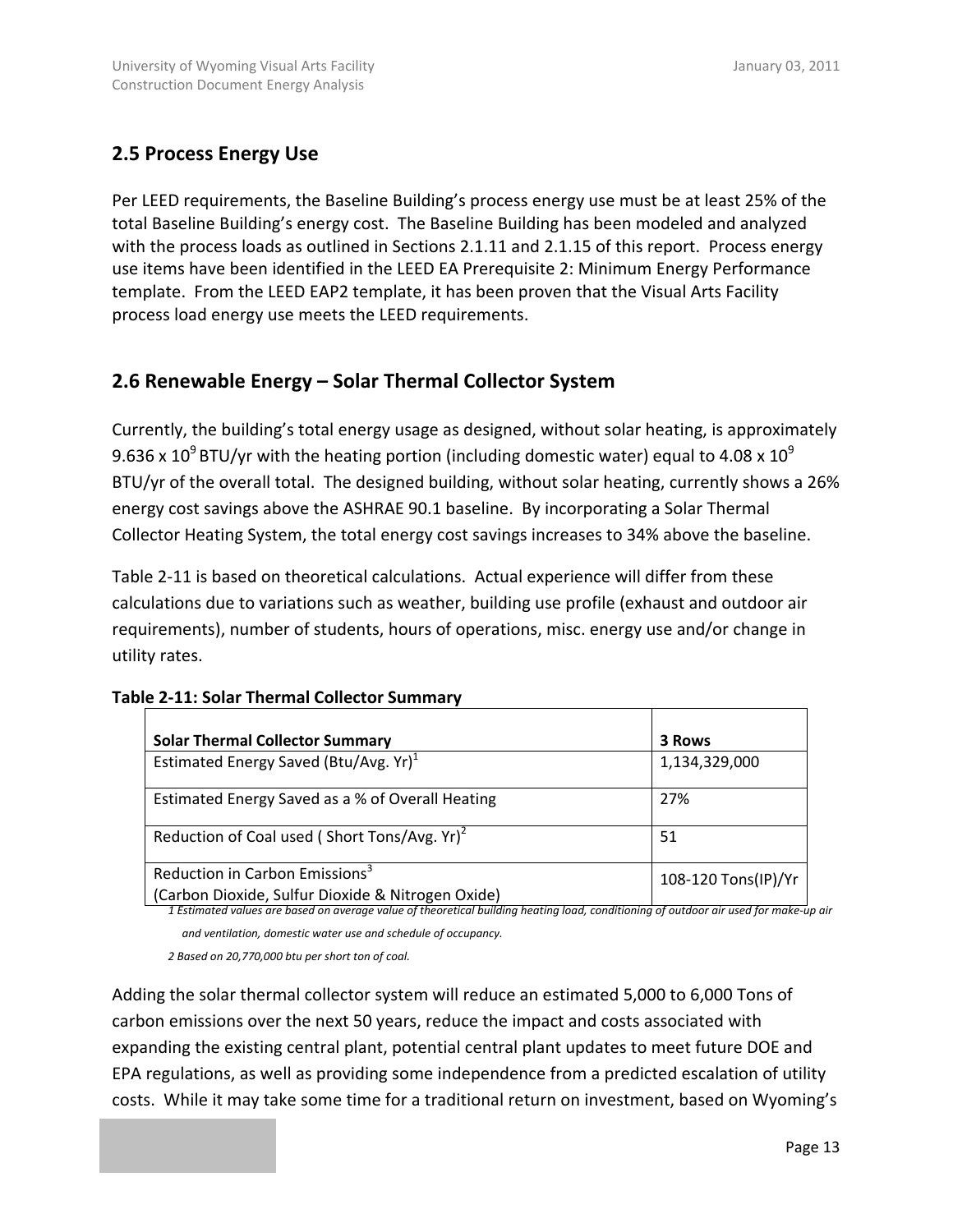current low cost of coal, the positive impacts on the environment will be recognized immediately.

## **2.7 Conclusions**

Based on the Energy Analysis, the following conclusions can be made:

| <b>Baseline Building Energy Cost: \$182,336</b> | Baseline Building EUI: 176 Kbtu/SF/yr  |
|-------------------------------------------------|----------------------------------------|
| Proposed Building Energy Cost: \$133,373        | Proposed Building EUI:126 Kbtu/SF/yr   |
| Prop. Bldg w/ Solar Energy Cost: \$118,039      | Prop. Bldg w/ Solar EUI:112 Kbtu/SF/yr |

- The ASHRAE 90.1‐2007 Baseline energy model has an annual energy cost of approximately \$182,336 and an EUI of 176 Kbtu/SF/yr.
- The current documents analyzed and reviewed herein result in an annual energy cost of approximately \$133,373 and an EUI of 126 Kbtu/SF/yr. This provides an estimated annual energy cost savings of 26**%** over the Baseline Building.
- With incorporating the 3‐Row Solar Thermal Collection System, the proposed building annual energy cost is reduced to approximately \$118,039 and an EUI of 112 Kbtu/SF/yr. This provides an estimated annual energy cost savings of 34**%** over the Baseline Building.
- The proposed building must be modeled with DX cooling per LEED requirements as prescribed in ASHRAE 90.1 2007, Appendix G.
- Exhaust loads must be modeled identical in the baseline and proposed buildings per ASHRAE 90.1 2007, Appendix G. Additional energy savings will be provided with the implementation of timer switches, occupancy sensors and heat recovery. *Innovation in Design credit* shall be attempted to account for this additional energy savings.
- The Solar Thermal Collector Heating System may provide approximately 4 to 6 additional LEED points, depending on exemplary performance and regional priorities associated with EAc1.

## Notes:

- 1. Neither the proposed building performance nor the baseline building performance are predictions of actual energy consumption or costs for the proposed design after construction. Actual experience will differ from these calculations due to variations in occupancy, building operation and maintenance, weather, energy use not covered by this procedure, changes in energy rates between design of the building and occupancy, and the precision of the calculation tool.
- 2. A calibrated energy simulation may be performed as part of the LEED Measurement & Verification Credit to reconcile the variations noted above between this energy analysis and the post-occupancy energy consumption. The calibrated simulation may then be used along with metered performance data to diagnose opportunities for energy savings.

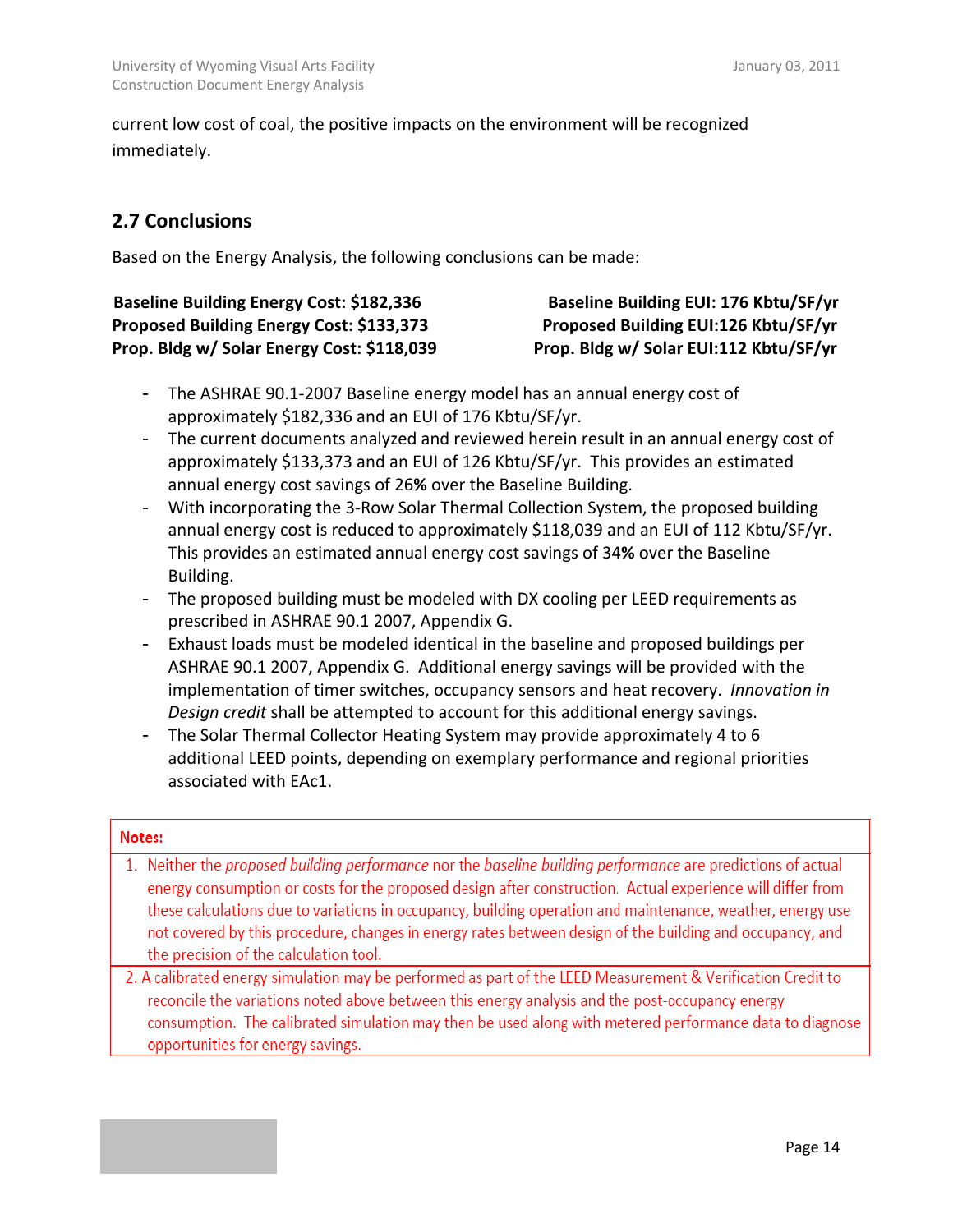**Appendix A:** 

**Occupancy Schedules**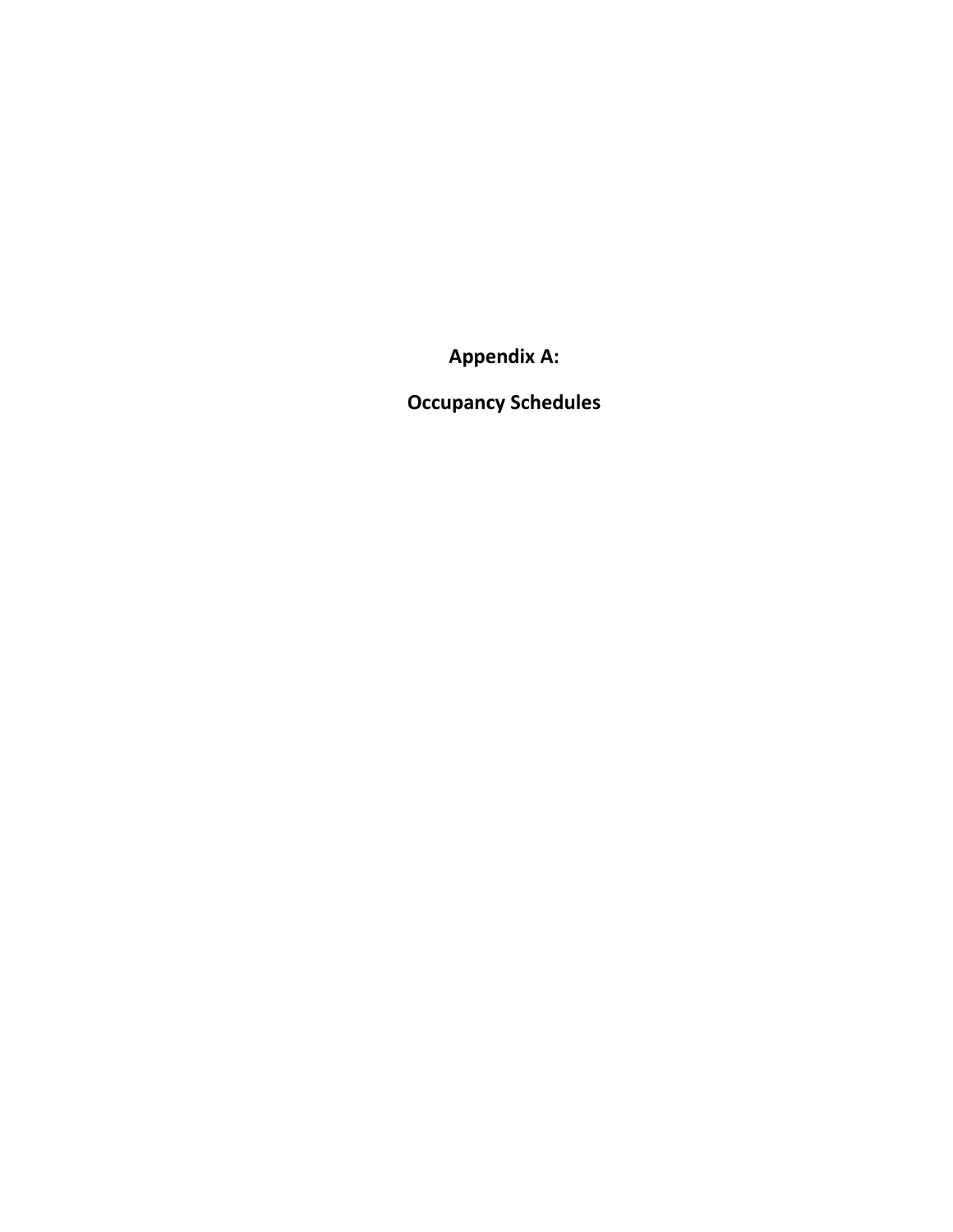#### **Occupancy Schedule**

|                               |                          |                      |                                       |                                     | <b>Building Closed Schedule</b>      |                  |                  |                  |                  |                                | <b>Building Non-Finals Week</b>     |              |                |                |                 |                  | <b>Building Finals Week</b>    |                |                |              |              |              |                  |
|-------------------------------|--------------------------|----------------------|---------------------------------------|-------------------------------------|--------------------------------------|------------------|------------------|------------------|------------------|--------------------------------|-------------------------------------|--------------|----------------|----------------|-----------------|------------------|--------------------------------|----------------|----------------|--------------|--------------|--------------|------------------|
|                               |                          |                      |                                       |                                     | Jan 1- Jan 10 (Winter Break)         |                  |                  |                  |                  |                                | Jan 11-March 12                     |              |                |                |                 |                  | May 8 - May 14                 |                |                |              |              |              |                  |
|                               |                          |                      |                                       |                                     | March 13 - March 18 (Spring Break)   |                  |                  |                  |                  | March 19 - May 7               |                                     |              |                |                | Dec 11 - Dec 17 |                  |                                |                |                |              |              |              |                  |
|                               |                          |                      |                                       |                                     | May 15 - June 13 (Between Semesters) |                  |                  |                  |                  | <b>June 14 - Aug 6</b>         |                                     |              |                |                |                 |                  |                                |                |                |              |              |              |                  |
|                               |                          |                      | Aug 7 - Aug 22 (Between Semesters)    |                                     |                                      |                  |                  |                  | Aug 23 - Nov 24  |                                |                                     |              |                |                |                 |                  |                                |                |                |              |              |              |                  |
|                               |                          |                      | Nov 25 - Nov 28 (Thanks Giving Break) |                                     |                                      |                  |                  |                  | Nov 29 - Dec 10  |                                |                                     |              |                |                |                 |                  |                                |                |                |              |              |              |                  |
|                               |                          |                      |                                       |                                     | Dec 18 - Dec 31 (Winter Break)       |                  |                  |                  |                  |                                |                                     |              |                |                |                 |                  |                                |                |                |              |              |              |                  |
|                               |                          |                      |                                       |                                     |                                      |                  |                  |                  |                  |                                |                                     |              |                |                |                 |                  |                                |                |                |              |              |              |                  |
|                               |                          |                      |                                       |                                     |                                      |                  |                  |                  |                  |                                |                                     |              |                |                |                 |                  |                                |                |                |              |              |              |                  |
| Office Areas<br>Student Areas |                          |                      |                                       |                                     |                                      |                  |                  |                  |                  |                                |                                     |              |                |                |                 |                  |                                |                |                |              |              |              |                  |
| Area                          | Occupant                 | <b>Time of Day</b>   | s                                     | <b>Percentage of occupants</b><br>М | $\mathbf{r}$                         | W                | T                | F                | s                | s                              | <b>Percentage of occupants</b><br>М | T            | W              | $\mathsf{T}$   | F               | s                | Percentage of occupants<br>s   | М              | T.             | W            | T.           | F            | s                |
|                               |                          |                      |                                       |                                     |                                      |                  |                  |                  |                  |                                |                                     |              |                |                |                 |                  |                                |                |                |              |              |              |                  |
|                               | <b>Faculty and Staff</b> | Mdnt-1               | 0.0                                   | 0.0                                 | 0.0                                  | 0.0              | 0.0              | 0.0              | 0.0              | 0.0                            | 0.1                                 | 0.1          | 0.1            | 0.1            | $0.1\,$         | 0.0              | 0.0                            | 0.1            | 0.1            | 0.1          | 0.1          | 0.1          | 0.0              |
|                               |                          | $1 - 2$              | 0.0                                   | 0.0                                 | 0.0                                  | 0.0              | 0.0              | 0.0              | 0.0              | 0.0                            | 0.1                                 | 0.1          | 0.1            | 0.1            | 0.1             | 0.0              | 0.0                            | 0.1            | 0.1            | 0.1          | 0.1          | 0.1          | 0.0              |
|                               |                          | $2 - 3$<br>$3 - 4$   | 0.0<br>0.0                            | 0.0<br>$0.0\,$                      | 0.0<br>0.0                           | 0.0<br>0.0       | 0.0<br>$0.0\,$   | 0.0<br>$0.0\,$   | 0.0<br>0.0       | 0.0<br>$0.0\,$                 | 0.0<br>$0.0\,$                      | 0.0<br>0.0   | 0.0<br>0.0     | 0.0<br>0.0     | 0.0<br>0.0      | 0.0<br>0.0       | 0.0<br>0.0                     | 0.0<br>0.0     | 0.0<br>0.0     | 0.0<br>0.0   | 0.0<br>0.0   | 0.0<br>0.0   | 0.0<br>0.0       |
|                               |                          | $4 - 5$<br>$5-6$     | 0.0<br>0.0                            | 0.0<br>$0.0\,$                      | 0.0<br>0.0                           | 0.0<br>0.0       | 0.0<br>0.0       | 0.0<br>0.0       | 0.0<br>0.0       | 0.0<br>0.0                     | 0.0<br>$0.0\,$                      | 0.0<br>0.0   | 0.0<br>0.0     | 0.0<br>0.0     | 0.0<br>0.0      | 0.0<br>0.0       | 0.0<br>0.0                     | 0.0<br>0.0     | 0.0<br>0.0     | 0.0<br>0.0   | 0.0<br>0.0   | 0.0<br>0.0   | 0.0<br>0.0       |
|                               |                          | $6 - 7$              | 0.0                                   | 0.0                                 | 0.0                                  | 0.0              | 0.0              | 0.0              | 0.0              | 0.0                            | 0.0                                 | 0.0          | 0.0            | 0.0            | 0.0             | 0.0              | 0.0                            | 0.0            | 0.0            | 0.0          | 0.0          | 0.0          | 0.0              |
|                               |                          | $7-8$<br>$8-9$       | 0.0<br>0.0050                         | 0.0<br>0.0050                       | 0.0<br>0.0050                        | 0.0<br>0.0050    | 0.0<br>0.0050    | 0.0<br>0.0050    | 0.0<br>0.0050    | 0.0<br>0.0050                  | $0.0\,$<br>0.9                      | 0.0<br>0.9   | 0.0<br>0.9     | 0.0<br>0.9     | 0.0<br>0.9      | 0.0<br>0.0050    | 0.0<br>0.0050                  | 0.0<br>0.9     | 0.0<br>0.9     | 0.0<br>0.9   | 0.0<br>0.9   | 0.0<br>0.9   | 0.0<br>0.0050    |
|                               |                          | $9 - 10$             | 0.0050                                | 0.0050                              | 0.0050                               | 0.0050           | 0.0050           | 0.0050           | 0.0050           | 0.0050                         | 0.9                                 | 0.9          | 0.9            | 0.9            | 0.9             | 0.0050           | 0.0050                         | 0.9            | 0.9            | 0.9          | 0.9          | 0.9          | 0.0050           |
|                               |                          | $10 - 11$<br>11-Noon | 0.0050<br>0.0028                      | 0.0050<br>0.0028                    | 0.0050<br>0.0028                     | 0.0050<br>0.0028 | 0.0050<br>0.0028 | 0.0050<br>0.0028 | 0.005<br>0.0028  | 0.0050<br>0.0028               | 0.9<br>0.9                          | 0.9<br>0.9   | 0.9<br>0.9     | 0.9<br>0.9     | 0.9<br>0.9      | 0.0050<br>0.0028 | 0.0050<br>0.0028               | 0.9<br>0.9     | 0.9<br>0.9     | 0.9<br>0.9   | 0.9<br>0.9   | 0.9<br>0.9   | 0.0050<br>0.0028 |
|                               |                          | Noon-1               | 0.0028                                | 0.0028                              | 0.0028                               | 0.0028           | 0.0028           | 0.0028           | 0.0028           | 0.0028                         | 0.5                                 | 0.5          | 0.5            | 0.5            | 0.5             | 0.0028           | 0.0028                         | 0.5            | 0.5            | 0.5          | 0.5          | 0.5          | 0.0028           |
|                               |                          | $1 - 2$<br>$2 - 3$   | 0.0050<br>0.0050                      | 0.0050<br>0.0050                    | 0.0050<br>0.0050                     | 0.0050<br>0.0050 | 0.0050<br>0.0050 | 0.0050<br>0.0050 | 0.0050<br>0.0050 | 0.0050<br>0.0050               | 0.5<br>0.5                          | 0.5<br>0.5   | 0.5<br>0.5     | 0.5<br>0.5     | $0.5\,$<br>0.5  | 0.0050<br>0.0050 | 0.0050<br>0.0050               | 0.5<br>0.5     | $0.5\,$<br>0.5 | 0.5<br>0.5   | 0.5<br>0.5   | 0.5<br>0.5   | 0.0050<br>0.0050 |
|                               |                          | $3 - 4$<br>$4 - 5$   | 0.0050<br>0.0039                      | 0.0050<br>0.0039                    | 0.0050<br>0.0039                     | 0.0050<br>0.0039 | 0.0050<br>0.0039 | 0.0050<br>0.0039 | 0.0050<br>0.0039 | 0.0050<br>0.0039               | 0.5<br>0.5                          | 0.5<br>0.5   | 0.5<br>0.5     | 0.5<br>0.5     | 0.5<br>0.5      | 0.0050<br>0.0039 | 0.0050<br>0.0039               | 0.5<br>0.5     | 0.5<br>0.5     | 0.5<br>0.5   | 0.5<br>0.5   | 0.5<br>0.5   | 0.0050<br>0.0039 |
|                               |                          | $5-6$                | 0.0016                                | 0.0016                              | 0.0016                               | 0.0016           | 0.0016           | 0.0016           | 0.0016           | 0.0016                         | 0.4                                 | 0.4          | 0.4            | 0.4            | 0.4             | 0.0016           | 0.0016                         | 0.4            | 0.4            | 0.4          | 0.4          | 0.4          | 0.0016           |
|                               |                          | $6 - 7$<br>$7 - 8$   | 0.0005<br>0.0005                      | 0.0005<br>0.000!                    | 0.0005<br>0.0005                     | 0.0005<br>0.0005 | 0.0005<br>0.0005 | 0.0005<br>0.0005 | 0.0005<br>0.0005 | 0.0005<br>0.0005               | 0.25<br>0.25                        | 0.25<br>0.25 | 0.25<br>0.25   | 0.25<br>0.25   | 0.25<br>0.25    | 0.0005<br>0.0005 | 0.0005<br>0.0005               | 0.25<br>0.25   | 0.25<br>0.25   | 0.25<br>0.25 | 0.25<br>0.25 | 0.25<br>0.25 | 0.0005<br>0.0005 |
|                               |                          | $8-9$                | 0.0005                                | 0.0005                              | 0.0005                               | 0.0005           | 0.0005           | 0.0005           | 0.0005           | 0.0005                         | 0.25                                | 0.25         | 0.25           | 0.25           | 0.25            | 0.0005           | 0.0005                         | 0.25           | 0.25           | 0.25         | 0.25         | 0.25         | 0.0005           |
|                               |                          | $9 - 10$<br>$10 - 1$ | 0.0005<br>$0.0\,$                     | 0.0005<br>$0.0\,$                   | 0.0005<br>0.0                        | 0.0005<br>0.0    | 0.0005<br>0.0    | 0.0005<br>0.0    | 0.0005<br>0.0    | 0.0005<br>$0.0\,$              | 0.25<br>0.25                        | 0.25<br>0.25 | 0.25<br>0.25   | 0.25<br>0.25   | 0.25<br>0.25    | 0.0005<br>0.0    | 0.0005<br>0.0                  | 0.25<br>0.25   | 0.25<br>0.25   | 0.25<br>0.25 | 0.25<br>0.25 | 0.25<br>0.25 | 0.0005<br>0.0    |
|                               |                          | 11-Mdn               | 0.0                                   | 0.0                                 | 0.0                                  | 0.0              | 0.0              | $0.0\,$          | 0.0              | 0.0                            | $0.1\,$                             | $0.1\,$      | 0.1            | 0.1            | 0.1             | 0.0              | 0.0                            | $0.1\,$        | 0.1            | 0.1          | 0.1          | 0.1          | 0.0              |
|                               |                          |                      |                                       | <b>Percentage of Occupants</b>      |                                      |                  |                  |                  |                  | <b>Percentage of Occupants</b> |                                     |              |                |                |                 |                  | <b>Percentage of Occupants</b> |                |                |              |              |              |                  |
|                               | <b>Students</b>          | Mdnt-1               | 0.0<br>0.0                            | 0.0<br>0.0                          | 0.0<br>0.0                           | 0.0<br>0.0       | 0.0<br>0.0       | 0.0<br>0.0       | 0.0<br>0.0       | 0.1                            | 0.1<br>0.1                          | 0.1<br>0.1   | 0.1<br>0.1     | 0.1<br>0.1     | 0.1<br>0.1      | 0.1<br>0.1       | 0.1<br>0.1                     | 0.1<br>0.1     | $0.1\,$<br>0.1 | 0.1<br>0.1   | 0.1<br>0.1   | 0.1<br>0.1   | 0.1<br>0.1       |
|                               |                          | $2 - 3$              | 0.0                                   | 0.0                                 | 0.0                                  | 0.0              | 0.0              | 0.0              | 0.0              | 0.0                            | 0.0                                 | 0.0          | 0.0            | 0.0            | 0.0             | 0.0              | 0.0                            | 0.0            | $0.0\,$        | 0.0          | 0.0          | 0.0          | 0.0              |
|                               |                          | $3 - 4$<br>$4 - 5$   | 0.0<br>0.0                            | 0.0<br>0.0                          | 0.0<br>0.0                           | 0.0<br>0.0       | 0.0<br>0.0       | 0.0<br>0.0       | 0.0<br>0.0       | 0.0<br>0.0                     | 0.0<br>0.0                          | 0.0<br>0.0   | 0.0<br>0.0     | 0.0<br>0.0     | 0.0<br>0.0      | 0.0<br>0.0       | 0.0<br>0.0                     | 0.0<br>0.0     | 0.0<br>0.0     | 0.0<br>0.0   | 0.0<br>0.0   | 0.0<br>0.0   | 0.0<br>0.0       |
|                               |                          | $5 - 6$<br>$6 - 7$   | 0.0<br>0.0                            | 0.0<br>0.0                          | 0.0<br>0.0                           | 0.0<br>0.0       | 0.0<br>0.0       | 0.0<br>0.0       | 0.0<br>0.0       | 0.0<br>0.0                     | 0.0<br>0.0                          | 0.0<br>0.0   | 0.0<br>0.0     | 0.0<br>0.0     | 0.0<br>0.0      | 0.0<br>0.0       | 0.0<br>0.0                     | 0.0<br>0.0     | 0.0<br>0.0     | 0.0<br>0.0   | 0.0<br>0.0   | 0.0<br>0.0   | 0.0<br>0.0       |
|                               |                          | $7 - 8$              | 0.0                                   | 0.0                                 | 0.0                                  | 0.0              | 0.0              | 0.0              | 0.0              | 0.0                            | 0.0                                 | 0.0          | 0.0            | 0.0            | 0.0             | 0.0              | 0.0                            | 0.0            | 0.0            | 0.0          | 0.0          | 0.0          | 0.0              |
|                               |                          | $8 - 9$<br>$9 - 10$  | 0.0<br>0.0                            | 0.0<br>0.0                          | 0.0<br>0.0                           | 0.0<br>0.0       | 0.0<br>0.0       | 0.0<br>0.0       | 0.0<br>0.0       | 0.3<br>0.3                     | 0.3<br>0.3                          | 0.3<br>0.3   | 0.3<br>0.3     | 0.3<br>0.3     | 0.3<br>0.3      | 0.3<br>0.3       | 0.5<br>0.5                     | $0.5\,$<br>0.5 | 0.5<br>0.5     | 0.5<br>0.5   | 0.5<br>0.5   | 0.5<br>0.5   | $0.5\,$<br>0.5   |
|                               |                          | $10 - 1'$            | 0.0                                   | 0.0                                 | 0.0                                  | 0.0              | 0.0              | 0.0              | 0.0              | 0.5                            | 0.5                                 | 0.5          | 0.5            | 0.5            | 0.5             | 0.5              | 0.75                           | 0.75           | 0.75           | 0.75         | 0.75         | 0.75         | 0.75             |
|                               |                          | 11-Noor<br>Noon-     | 0.0<br>0.0                            | 0.0<br>0.0                          | 0.0<br>$0.0\,$                       | 0.0<br>0.0       | 0.0<br>0.0       | 0.0<br>0.0       | 0.0<br>0.0       | 0.5<br>0.5                     | 0.5<br>0.5                          | 0.5<br>0.5   | 0.5<br>0.5     | 0.5<br>0.5     | 0.5<br>0.5      | 0.5<br>0.5       | 0.75<br>0.75                   | 0.75<br>0.75   | 0.75<br>0.75   | 0.75<br>0.75 | 0.75<br>0.75 | 0.75<br>0.75 | 0.75<br>0.75     |
|                               |                          | 1-1<br>2-3           | 0.0<br>0.0                            | 0.0<br>0.0                          | 0.0<br>0.0                           | 0.0<br>0.0       | 0.0<br>$0.0\,$   | 0.0<br>$0.0\,$   | 0.0<br>0.0       | 0.5<br>0.5                     | 0.5<br>0.5                          | 0.5<br>0.5   | 0.5<br>$0.5\,$ | 0.5<br>$0.5\,$ | 0.5<br>0.5      | 0.5<br>$0.5\,$   | 0.75<br>0.75                   | 0.75<br>0.75   | 0.75<br>0.75   | 0.75<br>0.75 | 0.75<br>0.75 | 0.75<br>0.75 | 0.75<br>0.75     |
|                               |                          | $3 - 4$              | $0.0\,$                               | 0.0                                 | 0.0                                  | 0.0              | 0.0              | 0.0              | 0.0              | 0.5                            | $0.5\,$                             | 0.5          | 0.5            | $0.5\,$        | $0.5\,$         | $0.5\,$          | 0.75                           | 0.75           | 0.75           | 0.75         | 0.75         | 0.75         | 0.75             |
|                               |                          | $4 - 5$<br>$5 - 6$   | 0.0<br>0.0                            | 0.0<br>0.0                          | 0.0<br>0.0                           | 0.0<br>0.0       | 0.0<br>0.0       | 0.0<br>0.0       | 0.0<br>0.0       | 0.4<br>0.25                    | 0.4<br>0.25                         | 0.4<br>0.25  | 0.4<br>0.25    | 0.4<br>0.25    | 0.4<br>0.25     | 0.4<br>0.25      | 0.75<br>0.5                    | 0.75<br>0.5    | 0.75<br>0.5    | 0.75<br>0.5  | 0.75<br>0.5  | 0.75<br>0.5  | 0.75<br>0.5      |
|                               |                          | $6 - 7$              | 0.0                                   | 0.0                                 | 0.0                                  | 0.0              | 0.0              | 0.0              | 0.0              | 0.25                           | 0.25                                | 0.25         | 0.25           | 0.25           | 0.25            | 0.25             | 0.5                            | 0.5            | 0.5            | 0.5          | 0.5          | 0.5          | 0.5              |
|                               |                          | $7 - 8$<br>$8 - 9$   | 0.0<br>0.0                            | 0.0<br>0.0                          | 0.0<br>0.0                           | 0.0<br>0.0       | 0.0<br>0.0       | 0.0<br>0.0       | 0.0<br>0.0       | 0.25<br>0.25                   | 0.25<br>0.25                        | 0.25<br>0.25 | 0.25<br>0.25   | 0.25<br>0.25   | 0.25<br>0.25    | 0.25<br>0.25     | 0.5<br>0.5                     | 0.5<br>0.5     | 0.5<br>0.5     | 0.5<br>0.5   | 0.5<br>0.5   | 0.5<br>0.5   | 0.5<br>0.5       |
|                               |                          | $9-10$<br>$10 - 11$  | 0.0<br>0.0                            | 0.0<br>0.0                          | 0.0<br>0.0                           | 0.0<br>0.0       | 0.0<br>0.0       | 0.0<br>0.0       | 0.0<br>0.0       | 0.25<br>0.1                    | 0.25<br>0.1                         | 0.25<br>0.1  | 0.25<br>0.1    | 0.25<br>0.1    | 0.25<br>0.1     | 0.25<br>0.1      | 0.5<br>0.5                     | 0.5<br>0.5     | 0.5<br>0.5     | 0.5<br>0.5   | 0.5<br>0.5   | 0.5<br>0.5   | 0.5<br>0.5       |
|                               |                          | 11-Mdnt              | 0.0                                   | 0.0                                 | 0.0                                  | 0.0              | 0.0              | 0.0              | 0.0              | 0.1                            | 0.1                                 | 0.1          | 0.1            | 0.1            | 0.1             | 0.1              | 0.5                            | 0.5            | 0.5            | 0.5          | 0.5          |              | 0.5              |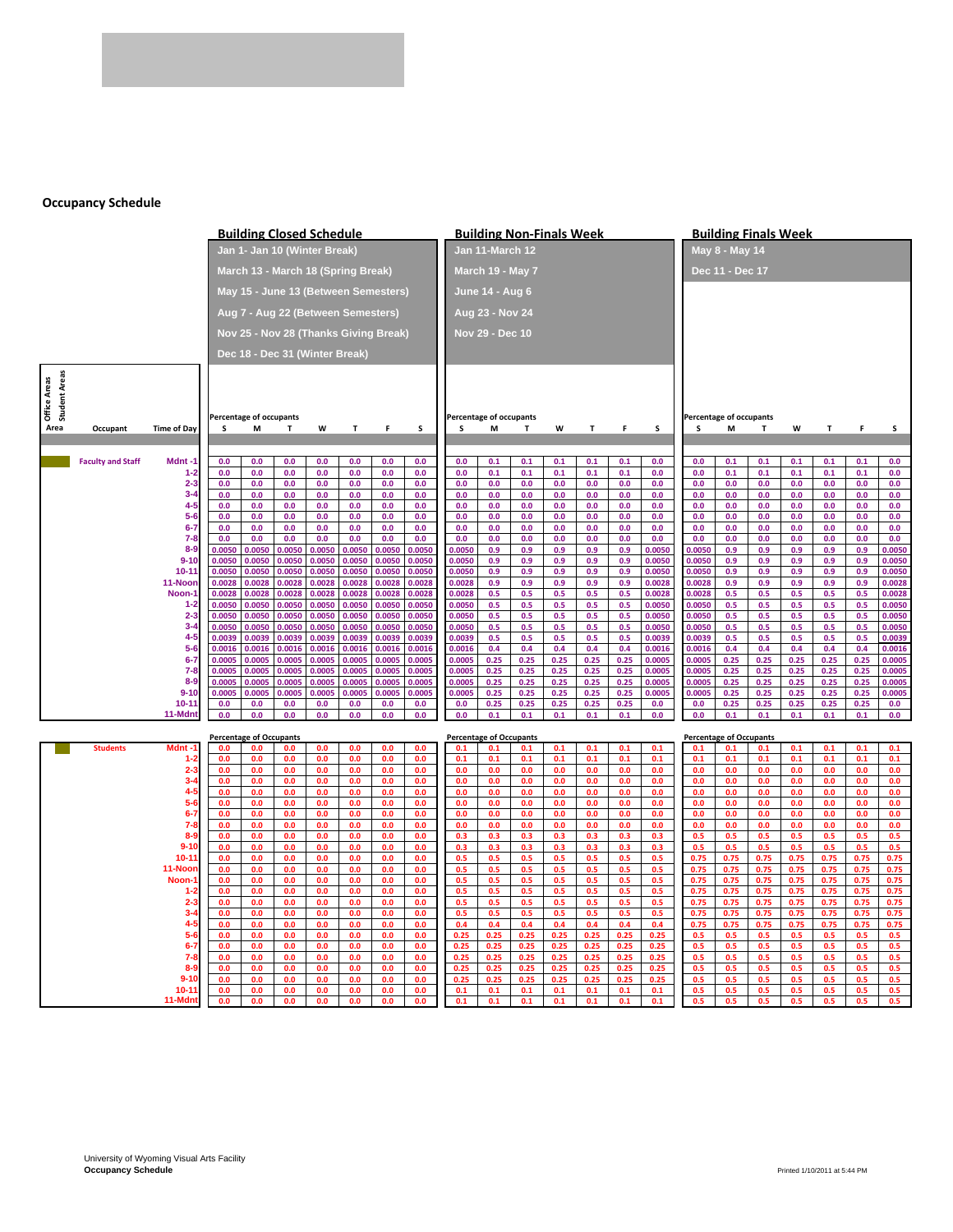**Appendix B:** 

**Energy Demand of Process Equipment**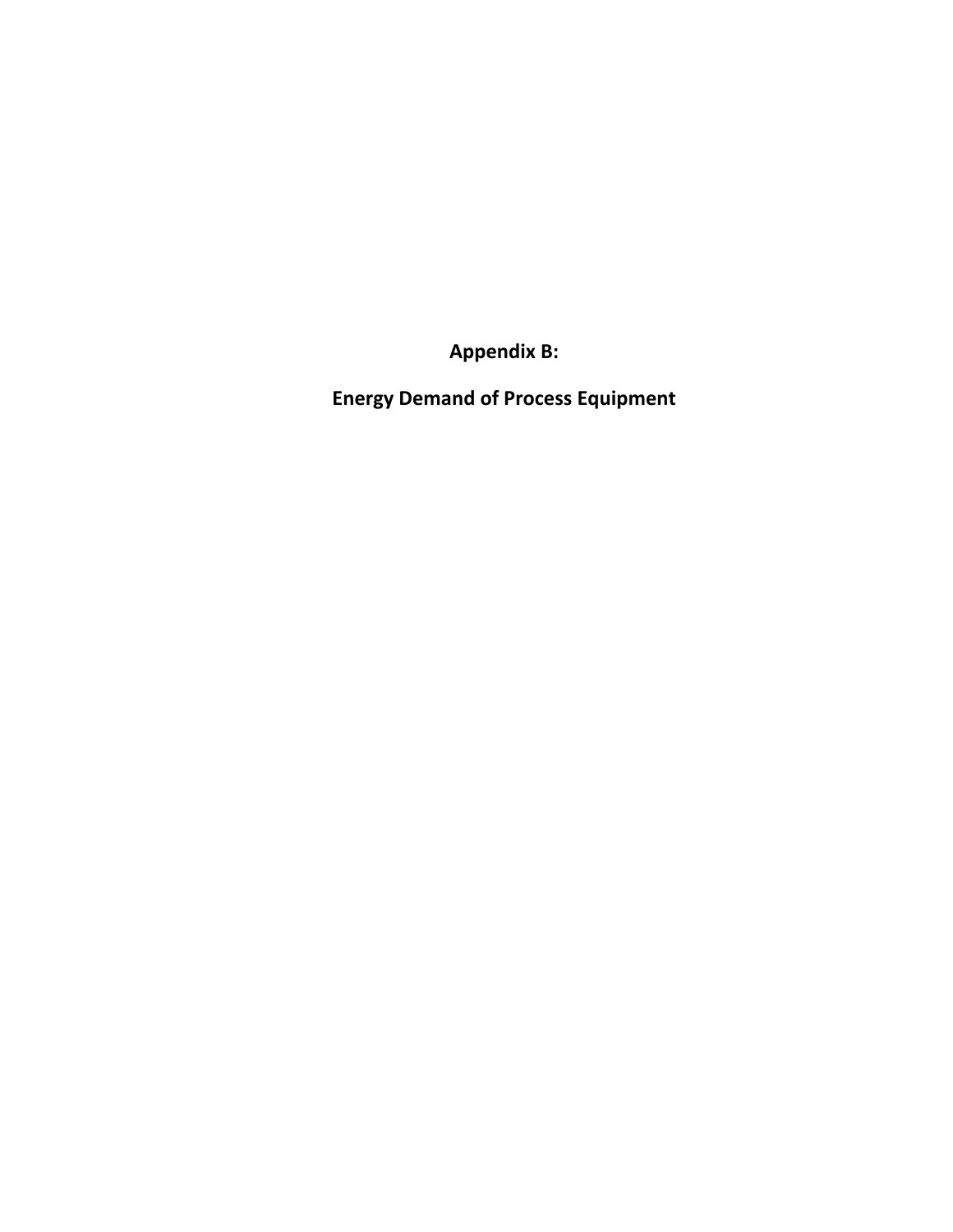

# **Energy Demand of Process Equipment**

| Space                      | Approximate<br>Equipment |
|----------------------------|--------------------------|
|                            | Load, kW                 |
|                            |                          |
| Foundry                    | 25,032                   |
| Steel Fab                  | 88,644                   |
| Electric Kilns             | 165,200                  |
| Clay Recycle               | 8,320                    |
| Paint Resin                | 600                      |
| Ceramics Lab               | 1,800                    |
| Wood Lab                   | 36,540                   |
| Sculpture Lab              | 9,360                    |
| Print Making               | 15,808                   |
| <b>Small Metals</b>        | 27,672                   |
| Ceramic Shell              | 1,176                    |
| <b>Sculpture Work Yard</b> | 1,656                    |
| Invest                     | 1,200                    |
| <b>Ceramics Work Yard</b>  | 49,200                   |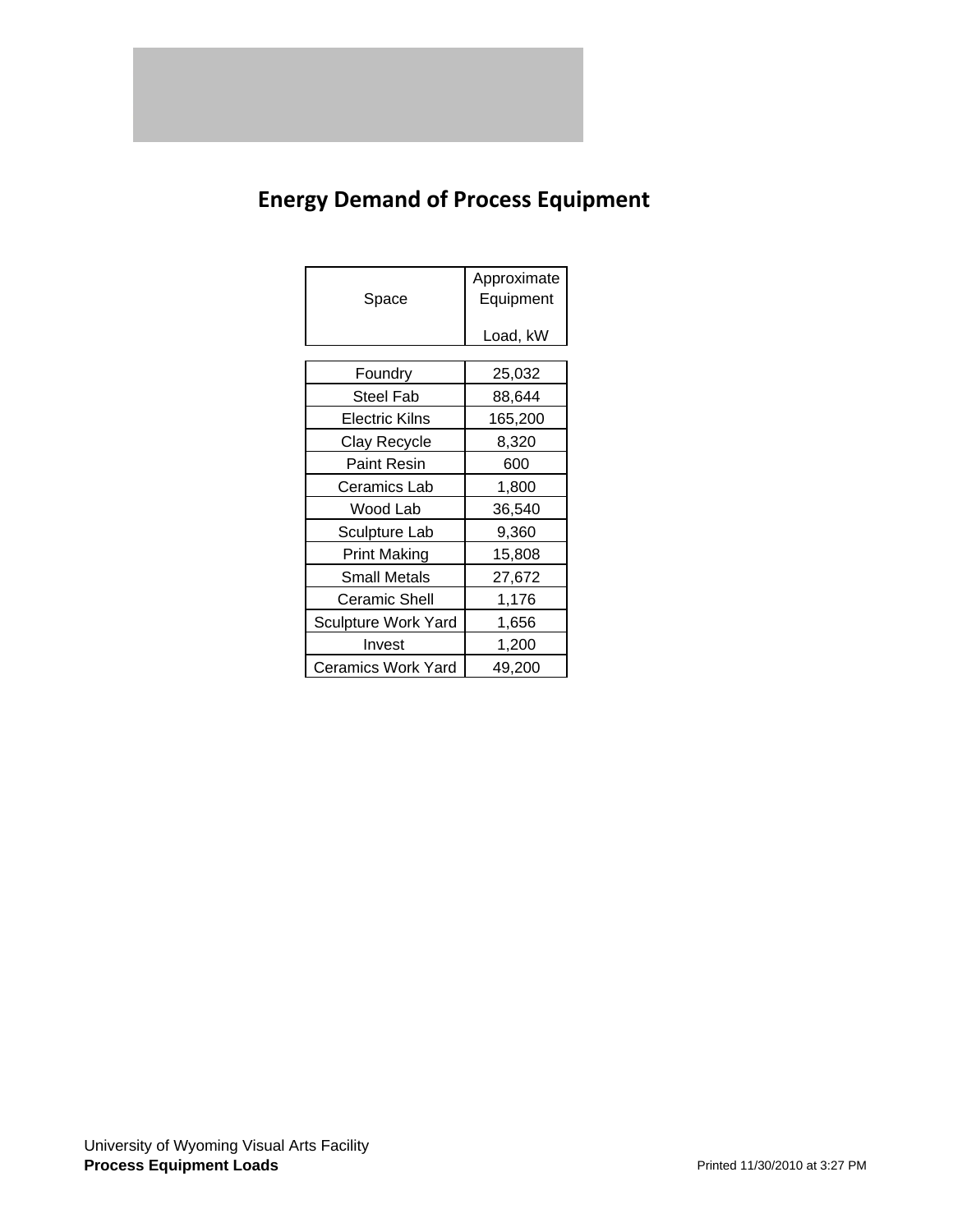**Appendix C:** 

**Building Exhaust Schedules**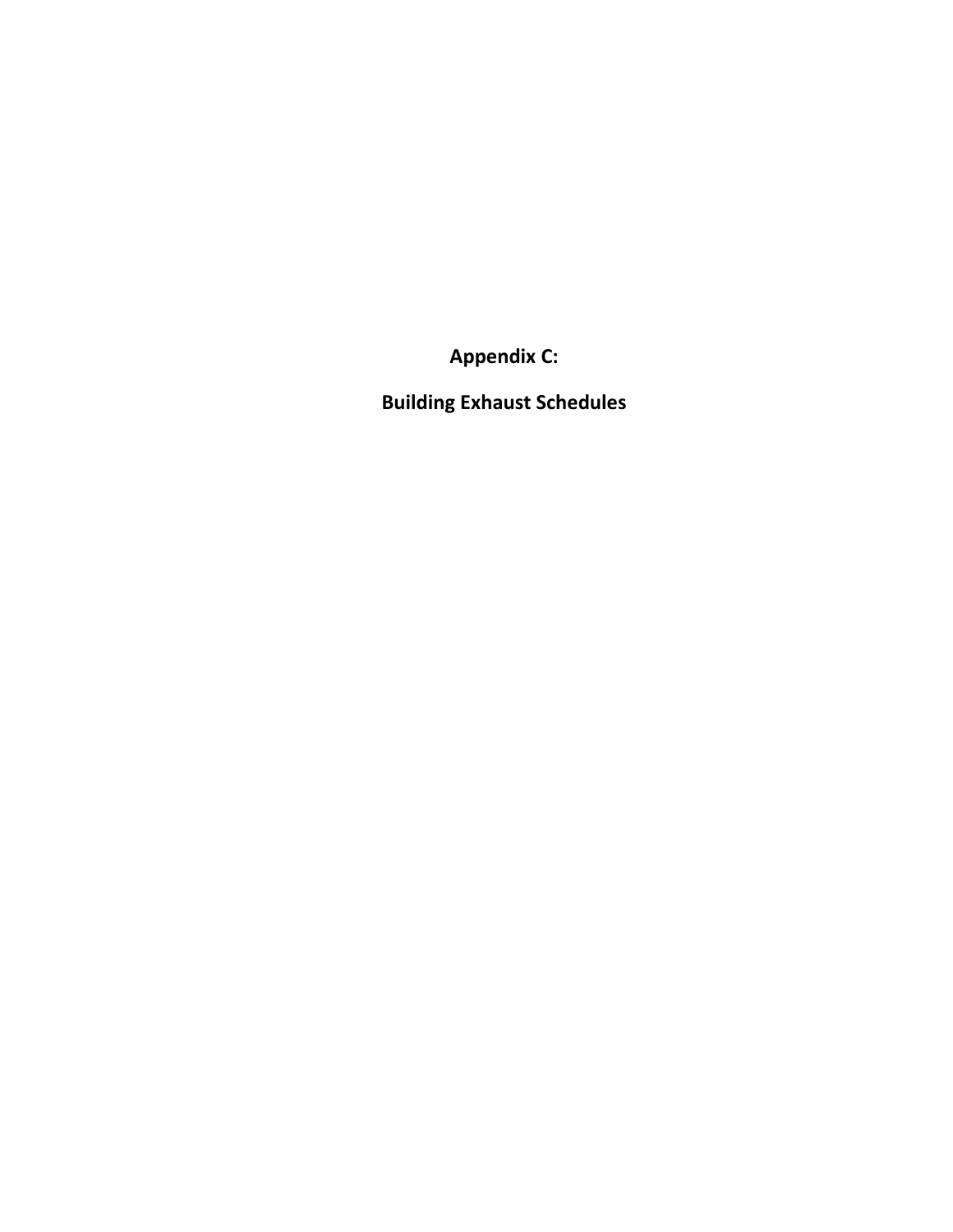# **Building Exhaust Loads**

|                                |         |                  |             | Minimum              | Assigned  |
|--------------------------------|---------|------------------|-------------|----------------------|-----------|
|                                | General | Min              | Max         | <b>Exhaust Ratio</b> | Flow      |
| Space                          | Exhaust | Exhaust          | Exhaust     | (% )                 | Schedule* |
|                                |         |                  |             |                      |           |
| Foundry                        | 380     | $\mathbf 0$      | 10,600      | 3.58                 | 10        |
| <b>Steel Fab</b>               | 360     | $\overline{0}$   | 9,800       | 3.67                 | 10        |
| Wax Modler                     | 1,500   | $\mathbf 0$      | 1,500       | 100.00               | 100       |
| <b>Ceramic Shell</b>           | 3,750   | $\overline{0}$   | 3,750       | 100.00               | 100       |
| Senior Studios 150J            | 400     | 50               | 400         | 12.50                | 10        |
| Plaster                        | 2,200   | 450              | 2,200       | 20.45                | 20        |
| Sculpture Lab                  | 4,800   | 1,000            | 4,800       | 20.83                | 20        |
| <b>Paint Resin</b>             | 5,000   | $\mathbf 0$      | 5,000       | 100.00               | 100       |
| <b>Typical Faculty Studio</b>  | 400     | 75               | 400         | 18.75                | 20        |
| Shop Tech                      | 400     | $\overline{0}$   | 400         | 100.00               | 100       |
| Wood Lab                       | 1,100   | 230              | 1,100       | 20.91                | 20        |
| Senior Studios 142             | 920     | 220              | 920         | 23.91                | 20        |
| Ceramics Lab                   | 3,080   | 1,200            | 3,080       | 38.96                | 50        |
| <b>Clay Recycling</b>          | 1200    | 1,200            | $\mathbf 0$ | 100.00               | 100       |
| <b>Plaster Molds</b>           | 1,800   | $\mathbf 0$      | 1,800       | 100.00               | 100       |
| <b>Electric Kilns</b>          | 3,000   | $\overline{0}$   | 3,840       | 78.13                | 66        |
| <b>Glaze Mixing Studio</b>     | 2,700   | 2,100            | 2,700       | 77.78                | 66        |
| Chem Storage                   | 600     | 600              | 600         | 100.00               | 100       |
| Spray 119A                     | 2400    | $\mathbf 0$      | 2500        | 100.00               | 100       |
| Painting Lab                   | 4,785   | $\overline{900}$ | 4,785       | 18.81                | 20        |
| 2D Foundations Lab             | 800     | 0                | 800         | 100.00               | 100       |
| 3D Foundations Lab             | 800     | $\overline{0}$   | 800         | 100.00               | 100       |
| Senoir Studios 242             | 1415    | 140              | 1,415       | 9.89                 | 10        |
| <b>Small Metals</b>            | 3,900   | 900              | 3,900       | 23.08                | 20        |
| Invest                         | 600     | 30               | 600         | 5.00                 | 10        |
| <b>Graphic Design Workroom</b> | 800     | 450              | 800         | 56.25                | 50        |
| Spray Room 233                 | 2500    | 0                | 2500        | 100.00               | 100       |
| Dark Room                      | 200     | 25               | 200         | 12.5                 | 10        |
| <b>Print Making</b>            | 4,750   | 900              | 4,750       | 18.95                | 20        |
|                                |         |                  |             |                      |           |
| Total:                         | 56,540  | 10,470           | 75,940      |                      |           |

\*=Refer to Building Exhaust Schedule for assigned Columns

*Example:* Smaller Non-Zero Value ( General or Min EA) / Max EA \* 100 = Min EA Ratio --> Assigned Schedule Max EA is scheduled per the assigned building exhaust column.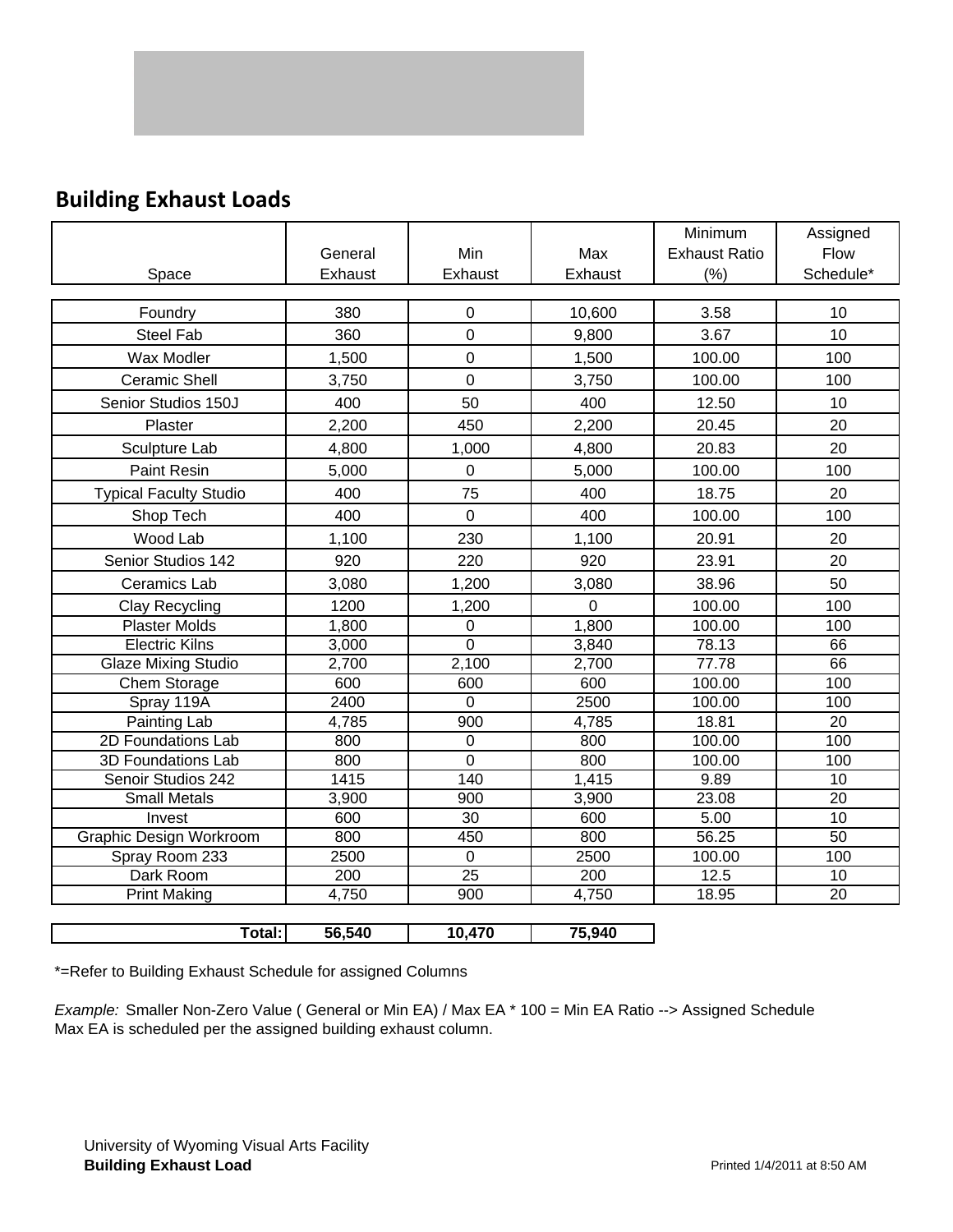# **Building Exhaust Schedules**

| <b>Time of Day</b>   | 10% Exhaust Flow | 20% Exhaust Flow | 50% Exhaust Flow | 66% Exhaust Flow | 100% Exhaust Flow | <b>FO</b> |
|----------------------|------------------|------------------|------------------|------------------|-------------------|-----------|
|                      |                  |                  |                  |                  |                   |           |
| Mdnt-1               | 0.0              | 0.0              | 0.0              | 0.0              | 0.0               | 0.0       |
| $1-2$                | 0.0              | 0.0              | 0.0              | 0.0              | 0.0               | 0.0       |
| $2 - 3$              | 0.0              | 0.0              | 0.0              | 0.0              | 0.0               | 0.0       |
| $3 - 4$              | 0.0              | 0.0              | 0.0              | 0.0              | 0.0               | 0.0       |
| $4-5$                | 0.0              | 0.0              | 0.0              | 0.0              | 0.0               | 0.0       |
| $5-6$                | 0.0              | 0.0              | 0.0              | 0.0              | 0.0               | 0.0       |
| $6-7$                | 0.0              | 0.0              | 0.0              | 0.0              | 0.0               | 0.0       |
| $7-8$                | 0.0              | 0.0              | 0.0              | 0.0              | 0.0               | 0.0       |
| $8-9$                | 0.1              | 0.2              | 0.5              | 0.66             | 1.0               | 0.0       |
| $9 - 10$             | 1.0              | 1.0              | 1.0              | 1.0              | 1.0               | 0.0       |
| $10 - 11$            | 0.1              | 0.2              | 0.5              | 0.66             | 1.0               | 0.0       |
| 11-Noon              | 1.0              | 1.0              | 1.0              | 1.0              | 1.0               | 0.0       |
| Noon-1               | 0.1              | 0.2              | 0.5              | 0.66             | 1.0               | 0.0       |
| $1-2$                | 0.5              | 0.5              | 0.5              | 0.50             | 1.0               | 0.0       |
| $2 - 3$              | 0.0              | 0.0              | 0.0              | 0.0              | 0.0               | 0.0       |
| $3 - 4$              | 0.0              | 0.0              | 0.0              | 0.0              | 0.0               | 0.0       |
| $4-5$                | 0.0              | 0.0              | 0.0              | 0.0              | 0.0               | 0.0       |
| $\frac{5-6}{6-7}$    | 0.0              | 0.0              | 0.0              | 0.0              | 0.0               | 0.0       |
|                      | 0.0              | 0.0              | 0.0              | 0.0              | 0.0               | 0.0       |
| $7-8$                | 0.0              | 0.0              | 0.0              | 0.0              | 0.0               | 0.0       |
| $8 - 9$              | 0.0              | 0.0              | 0.0              | 0.0              | 0.0               | 0.0       |
| $9 - 10$             | 0.0              | 0.0              | 0.0              | 0.0              | 0.0               | 0.0       |
| $10 - 11$<br>11-Mdnt | 0.0              | 0.0              | 0.0              | 0.0              | 0.0               | 0.0       |
|                      | 0.0              | 0.0              | 0.0              | 0.0              | 0.0               | 0.0       |

Max EA CFM is scheduled per the assigned building exhaust column. CFM is multiplied by scheduled factors during occupied hours from Appendix A.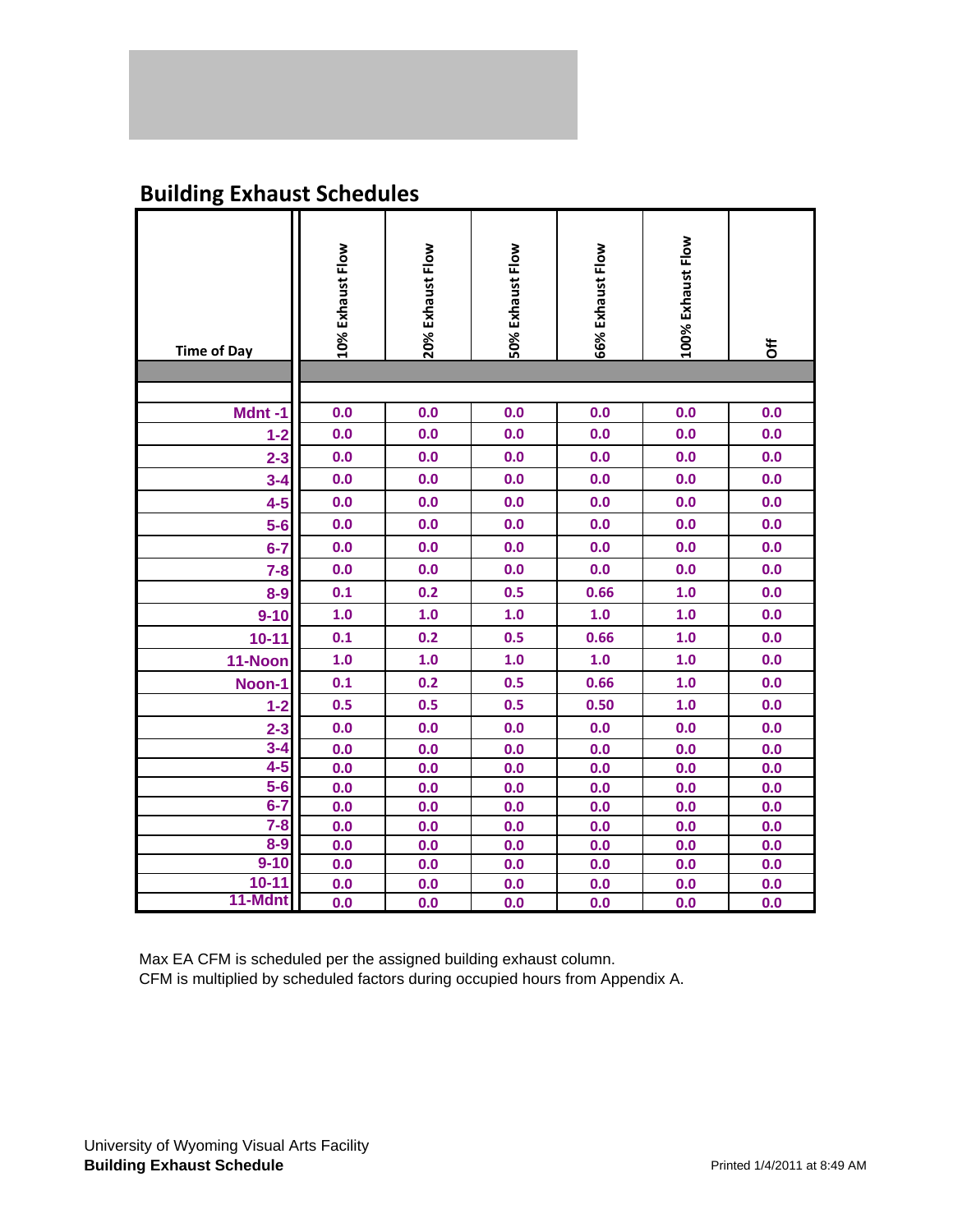**Appendix D:** 

**Plant Efficiency Data**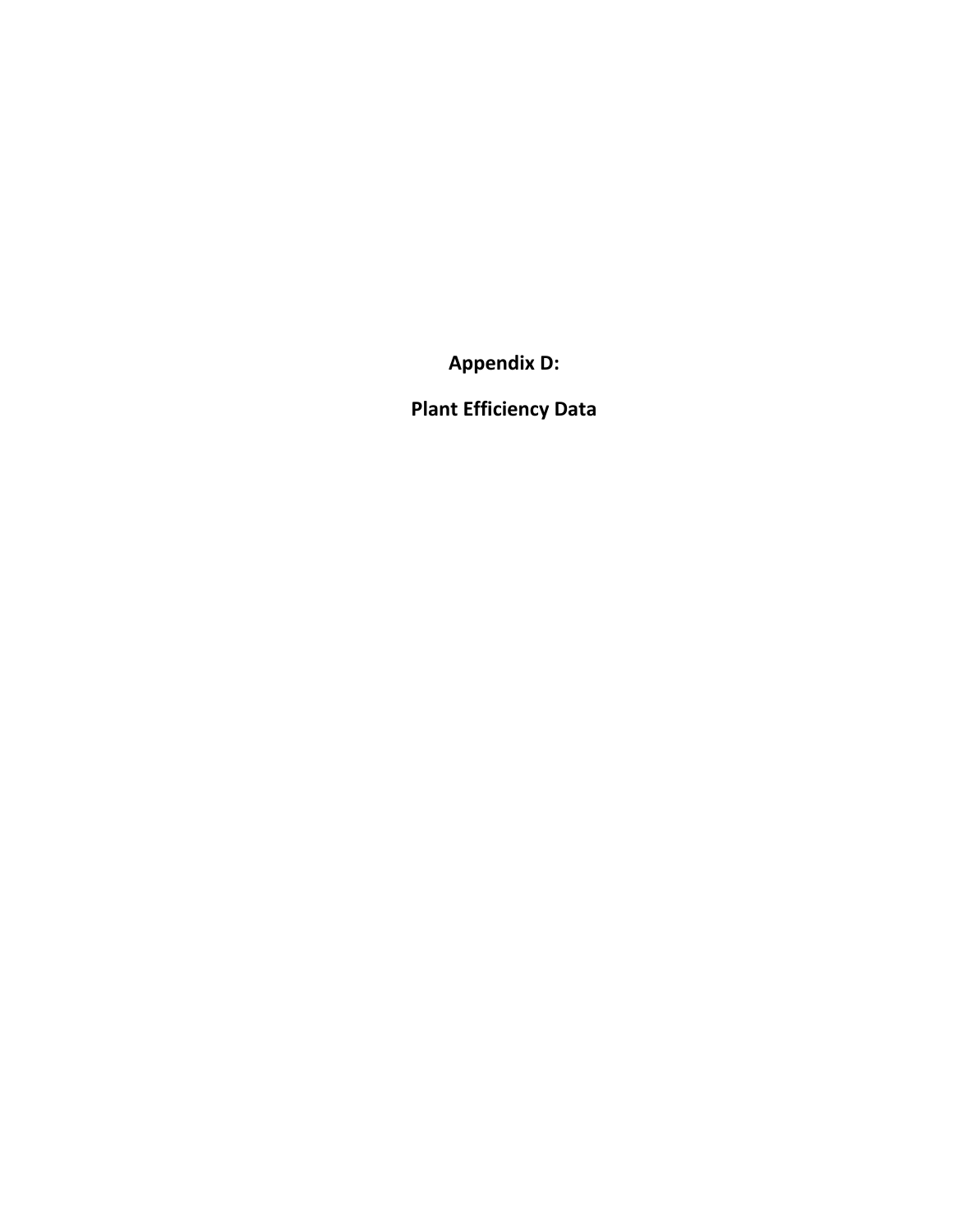| Steam Production (Ib per year) | 350,800,000 | 370,882,000 |             |             |             |
|--------------------------------|-------------|-------------|-------------|-------------|-------------|
|                                |             |             | 394,543,000 | 382,579,000 | 411,931,000 |
| Qout (MMBtu steam per year)    | 373,637     | 395.026     | 420,228     | 407,485     | 438,748     |
| Qin (MMBtu coal per year)      | 474,785.63  | 504,050.46  | 532,093.37  | 523,477.68  | 533,099.76  |
| <b>Annual Plant Efficiency</b> | 78.7%       | 78.4%       | 79.0%       | 77.8%       | *82.3%      |

Data provided to M-E Engineers from thrid party consultant 08/2010